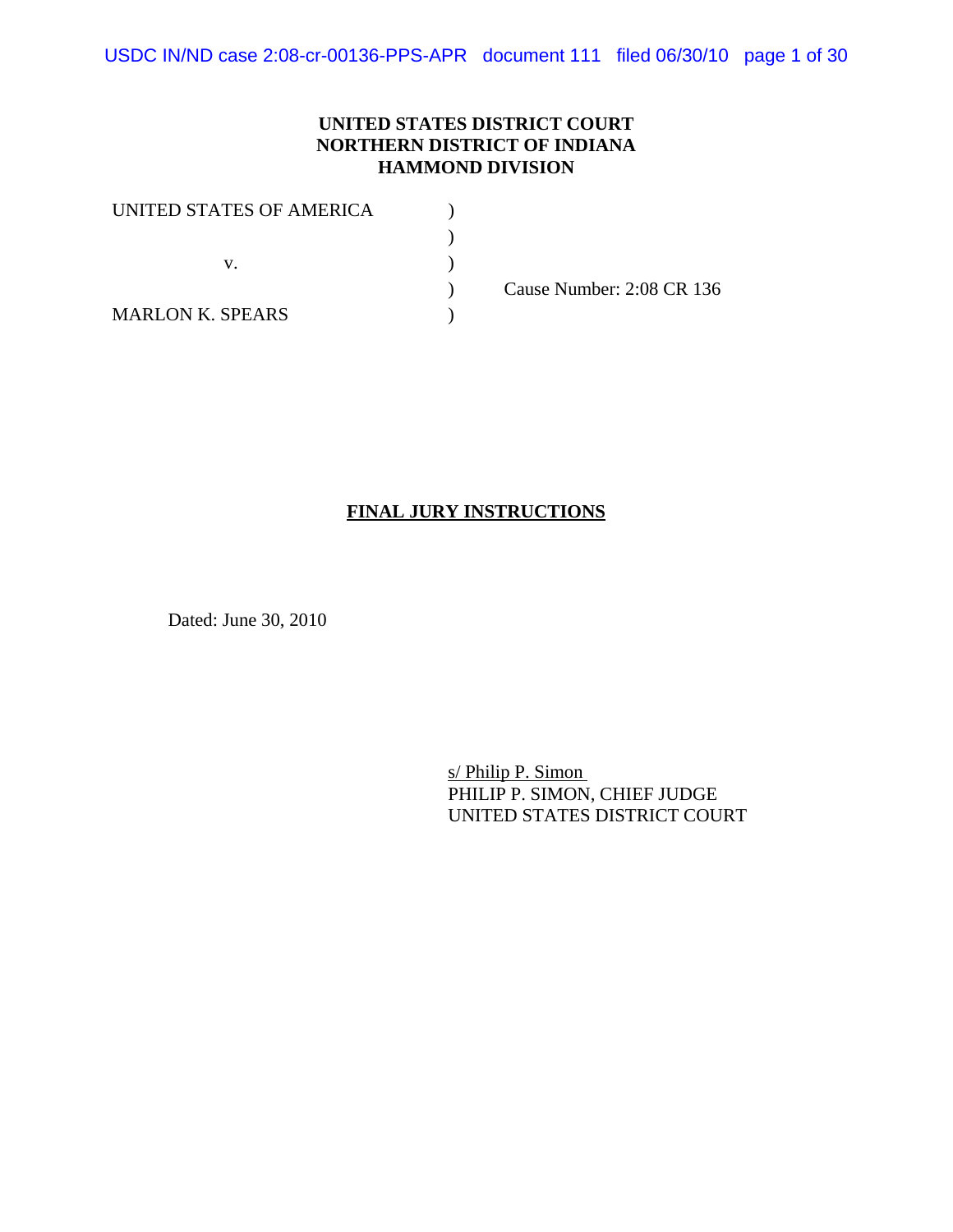Members of the jury, you have seen and heard all the evidence and the arguments of the attorneys. Now I will instruct you on the law.

You have two duties as a jury. Your first duty is to decide the facts from the evidence in the case. This is your job, and yours alone.

Your second duty is to apply the law that I give you to the facts. You must follow these instructions, even if you disagree with them. Each of the instructions is important, and you must follow all of them.

Perform these duties fairly and impartially. Do not allow sympathy, prejudice, fear, or public opinion to influence you. You should not be influenced by any person's race, color, religion, national ancestry, or sex.

Nothing I say now, and nothing I said or did during the trial, is meant to indicate any opinion on my part about what the facts are or about what your verdict should be.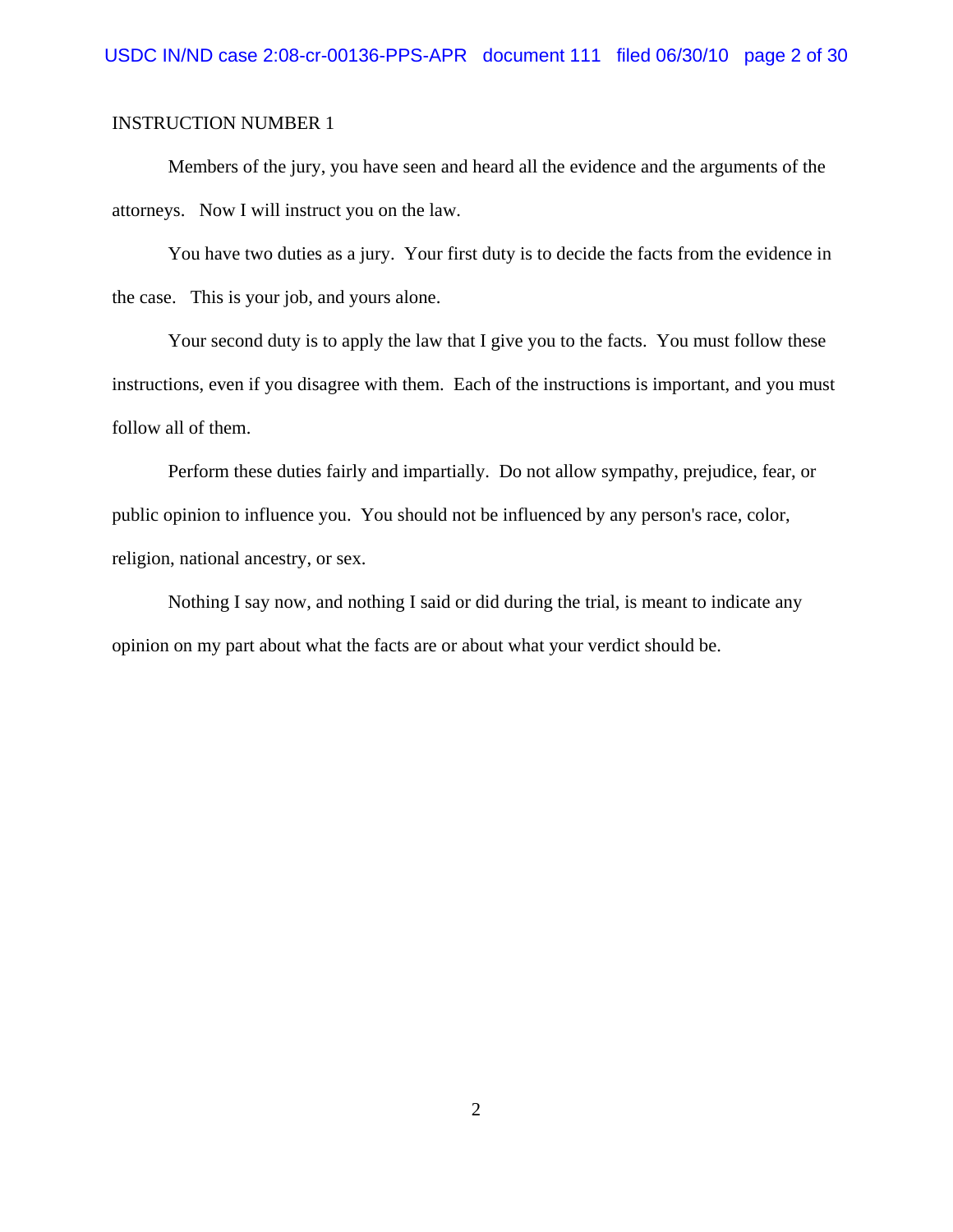The evidence consists of the testimony of the witnesses, the exhibits admitted in evidence, and stipulations. A stipulation is an agreement between both sides that certain facts are true or that a person would have given certain testimony.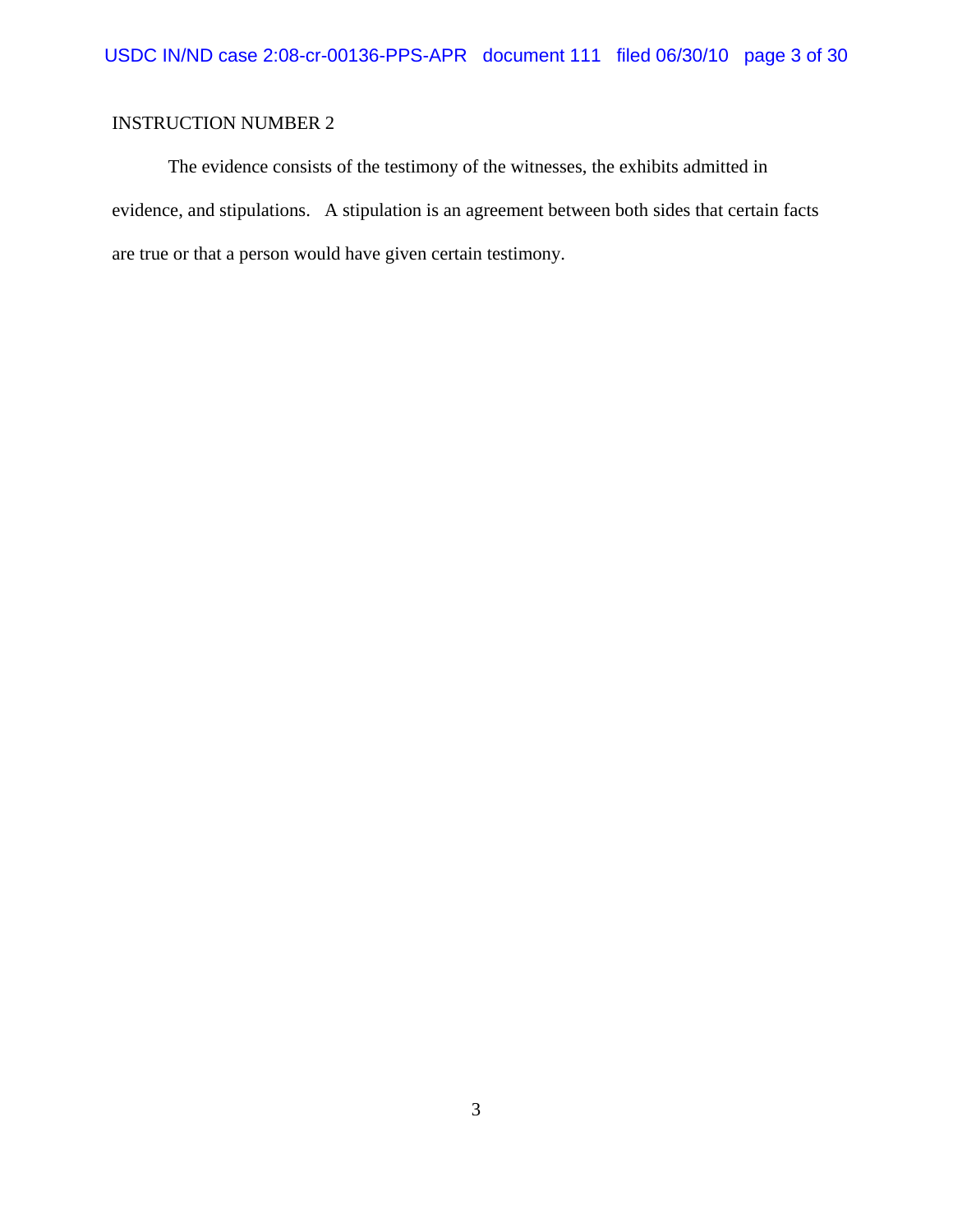You are to decide whether the testimony of each of the witnesses is truthful and accurate, in part, in whole, or not at all, as well as what weight, if any, you give to the testimony of each witness. In evaluating the testimony of any witness, you may consider, among other things:

- the witness's age;

- the witness's intelligence;

- the ability and opportunity the witness had to see, hear, or know the things that the witness testified about;

- the witness's memory;
- any interest, bias, or prejudice the witness may have;
- the manner of the witness while testifying; and
- the reasonableness of the witness's testimony in light of all the evidence in the case.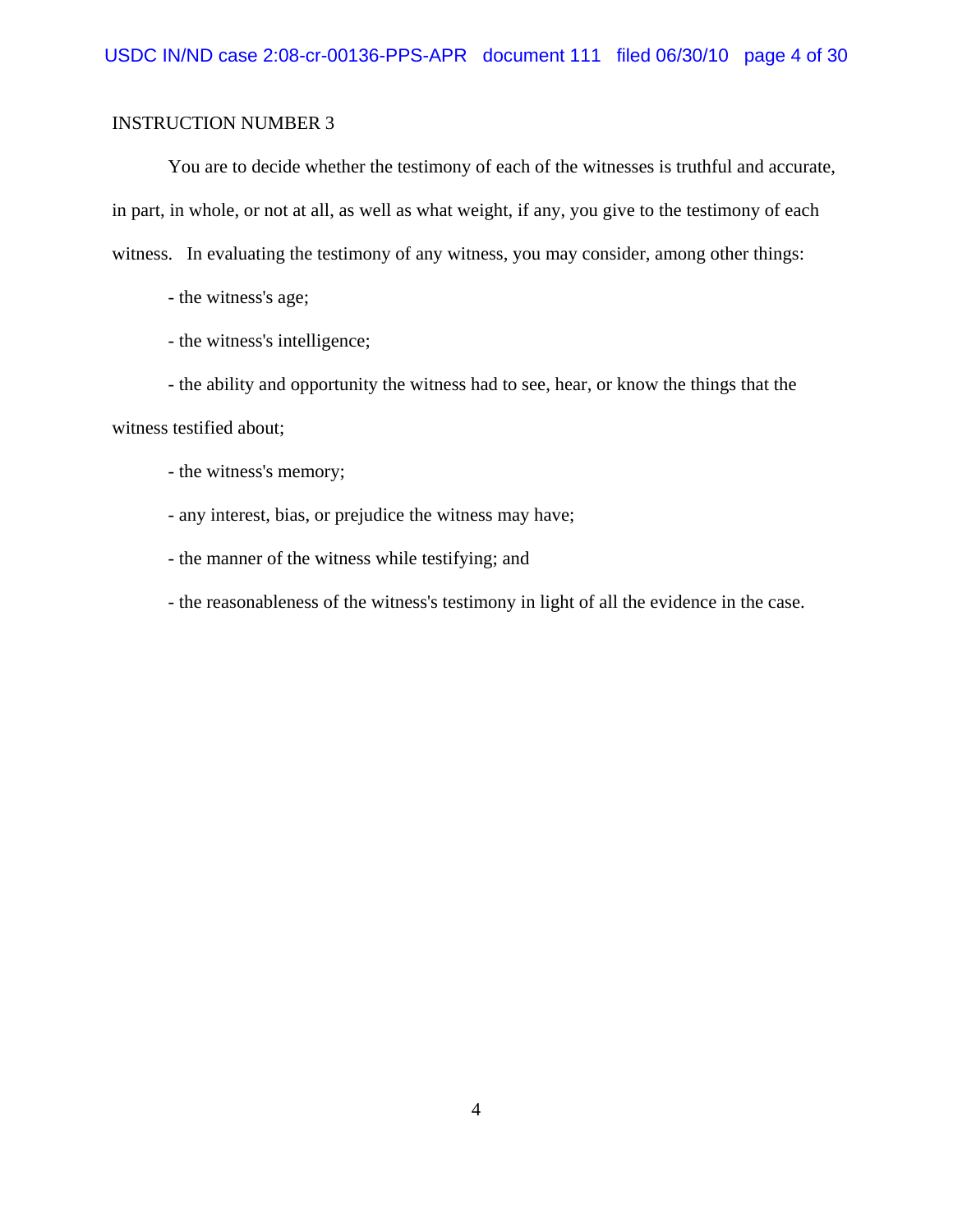You should use common sense in weighing the evidence and consider the evidence in light of your own observations in life.

In our lives, we often look at one fact and conclude from it that another fact exists. In law we call this "inference." A jury is allowed to make reasonable inferences. Any inferences you make must be reasonable and must be based on the evidence in the case.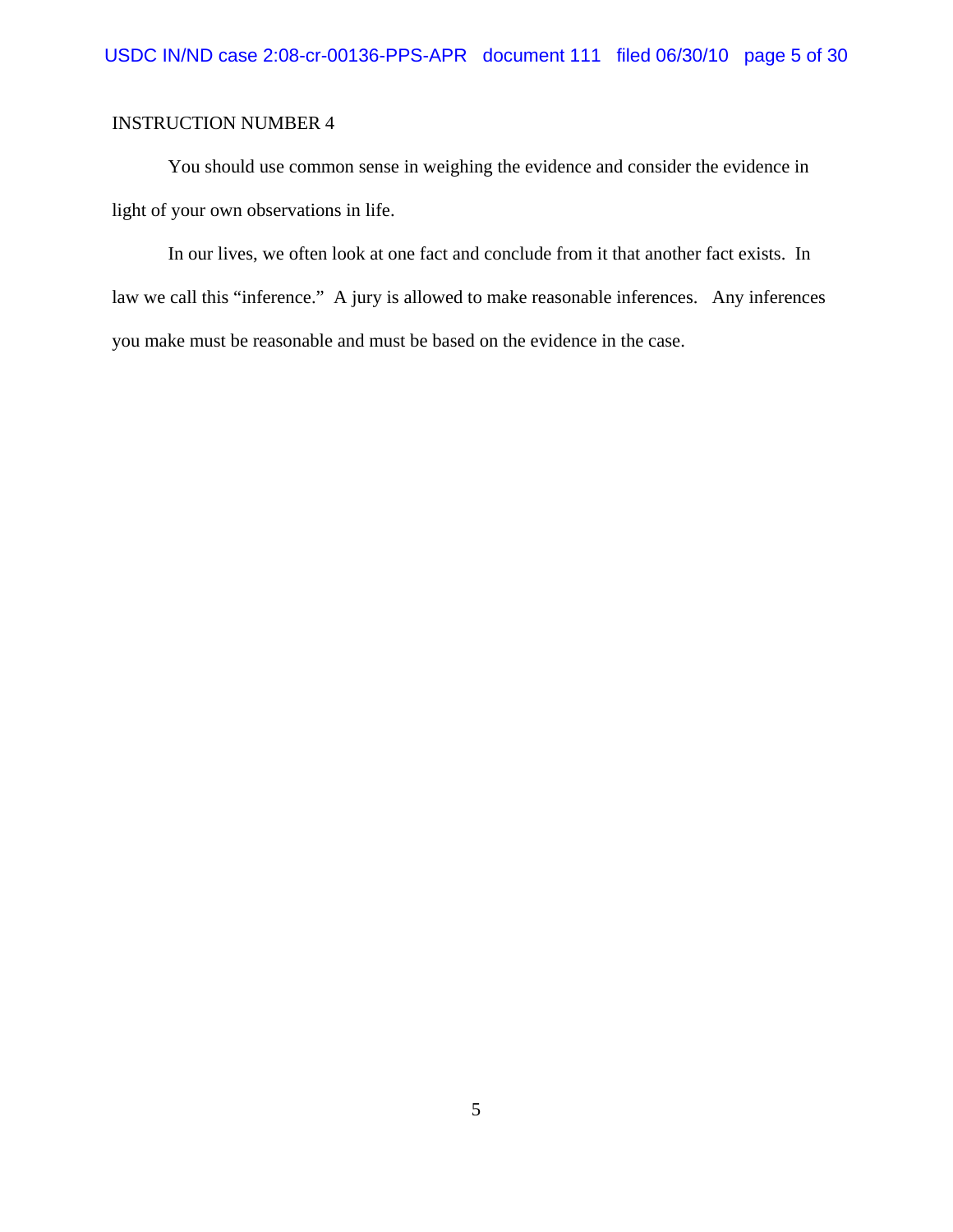Some of you have heard the phrases "circumstantial evidence" and "direct evidence." Direct evidence is the testimony of someone who claims to have personal knowledge of the commission of the crime which has been charged, such as an eyewitness. Circumstantial evidence is the proof of a series of facts which tend to show whether the defendant is guilty or not guilty. The law makes no distinction between the weight to be given either direct or circumstantial evidence. You should decide how much weight to give to any evidence. All the evidence in the case, including the circumstantial evidence, should be considered by you in reaching your verdict.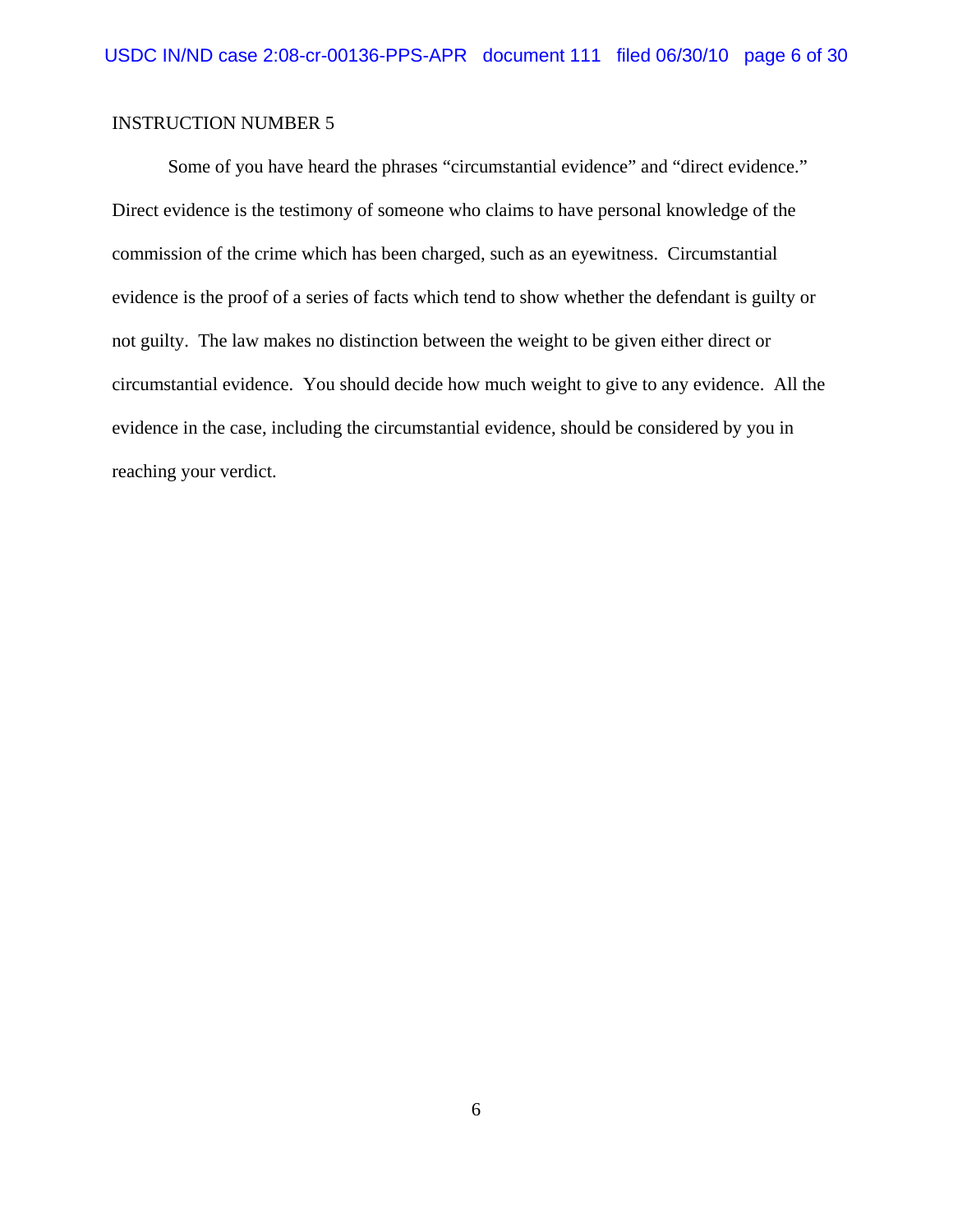Certain things are not evidence. I will list them for you:

First, testimony that I struck from the record, or that I told you to disregard, is not evidence and must not be considered.

Second, anything that you may have seen or heard outside the courtroom is not evidence and must be entirely disregarded. This includes any press, radio, or television reports you may have seen or heard. Such reports are not evidence and your verdict must not be influenced in any way by such publicity.

Third, questions and objections by the lawyers are not evidence. Attorneys have a duty to object when they believe a question is improper. You should not be influenced by any objection or by my ruling on it.

Fourth, the lawyers' statements to you are not evidence. The purpose of these statements is to discuss the issues and the evidence. If the evidence as you remember it differs from what the lawyers said, your memory is what counts.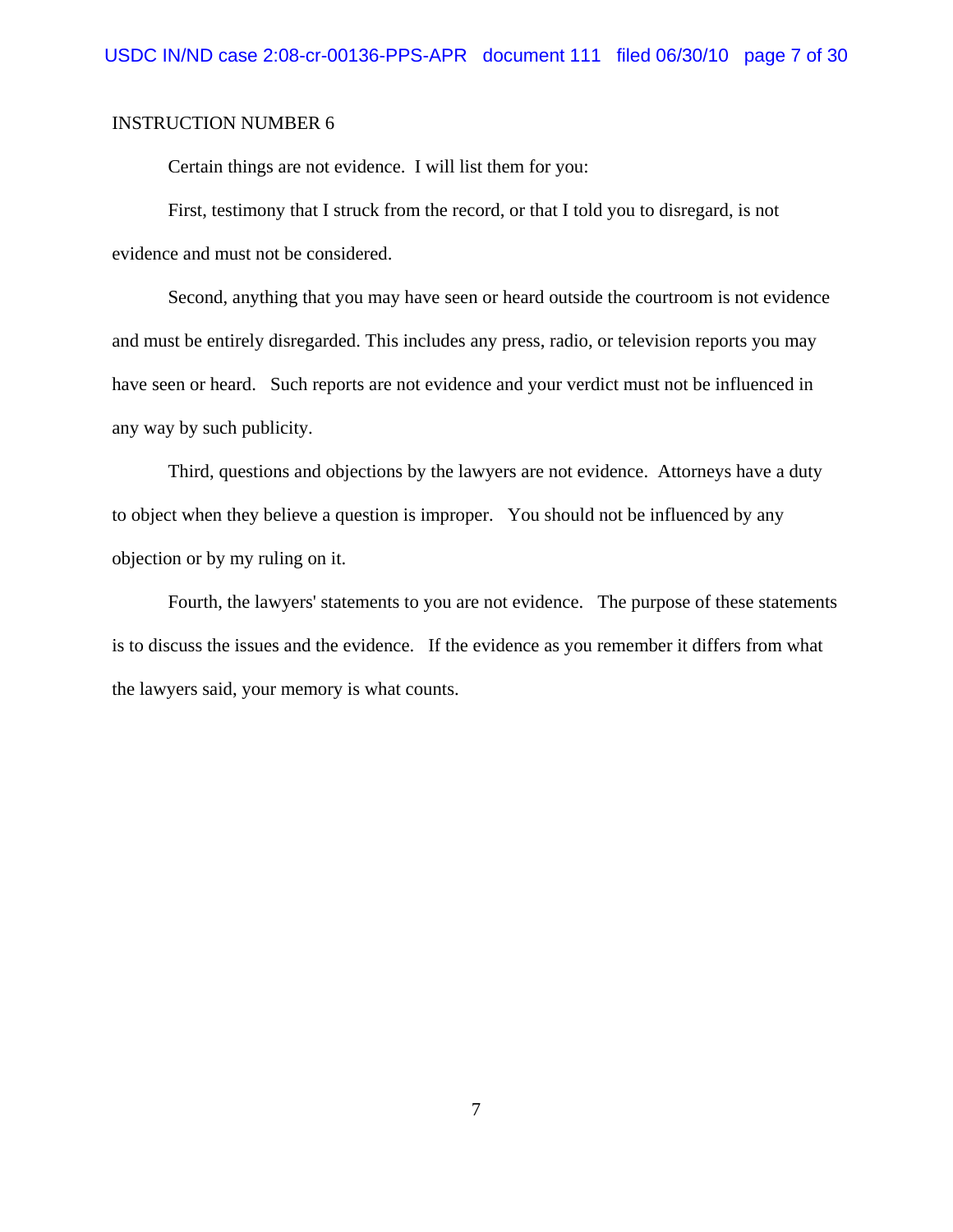The Second Superseding Indictment in this case is the formal method of accusing the defendant of an offense and placing the defendant on trial. It is not evidence against the defendant and does not create any inference of guilt.

The defendant is charged in the Second Superseding Indictment with three counts: (1) Count 1 charges defendant with possessing marijuana plants with the intent to distribute marijuana; (2) Count 2 charges defendant with possessing a firearm after having been convicted of a crime punishable by more than one year of imprisonment; and (3) Count 4 charges defendant with maintaining a place for the purpose of manufacturing or distributing marijuana. Count 3 has been voluntarily dismissed and you need not consider it.

The defendant has pleaded not guilty to the charges.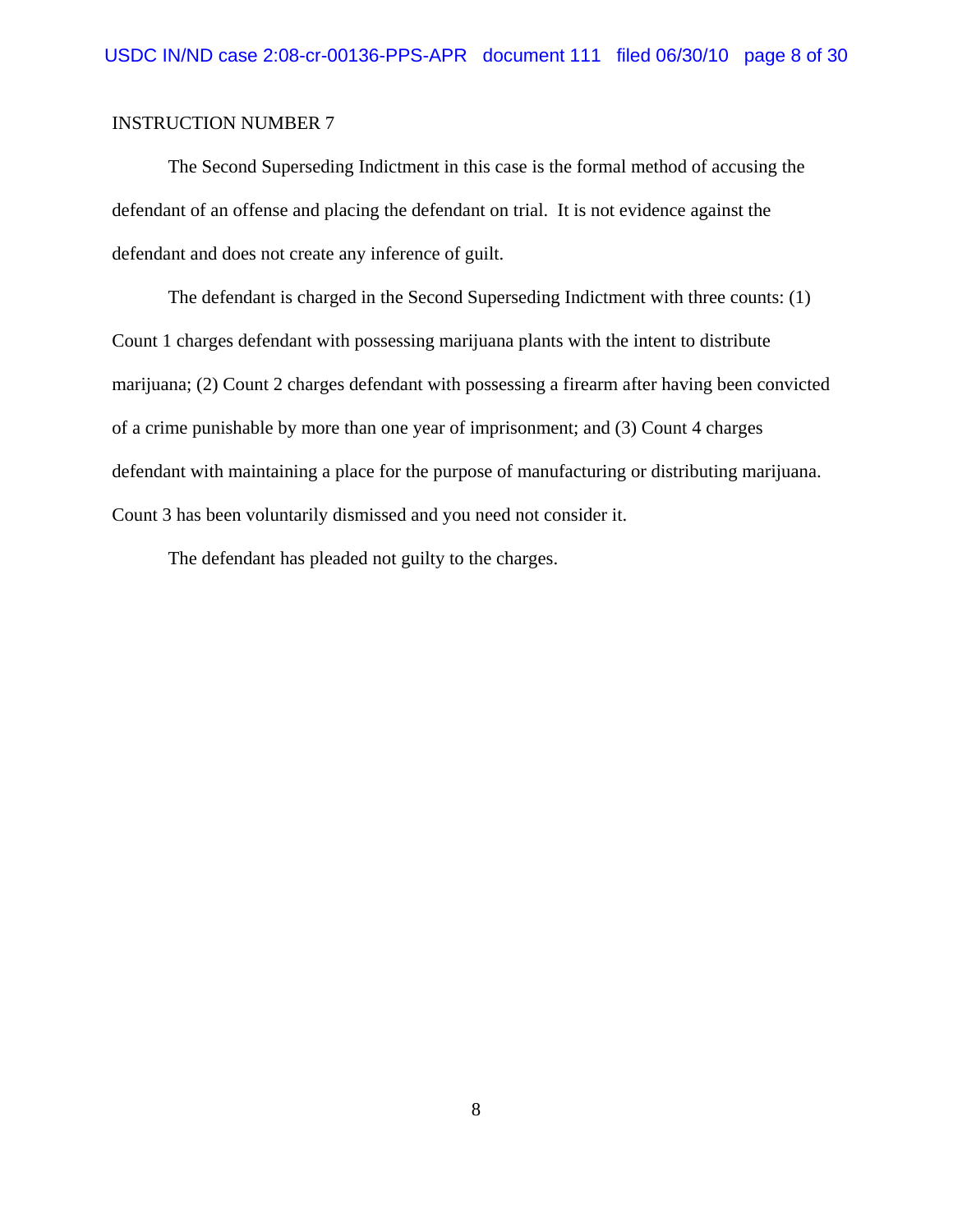The defendant is presumed to be innocent of each of the charges. This presumption continues during every stage of the trial and your deliberations on the verdict. It is not overcome unless from all the evidence in the case you are convinced beyond a reasonable doubt that the defendant is guilty as charged. The government has the burden of proving the guilt of the defendant beyond a reasonable doubt. This burden of proof stays with the government throughout the case. The defendant is never required to prove his innocence or to produce any evidence at all.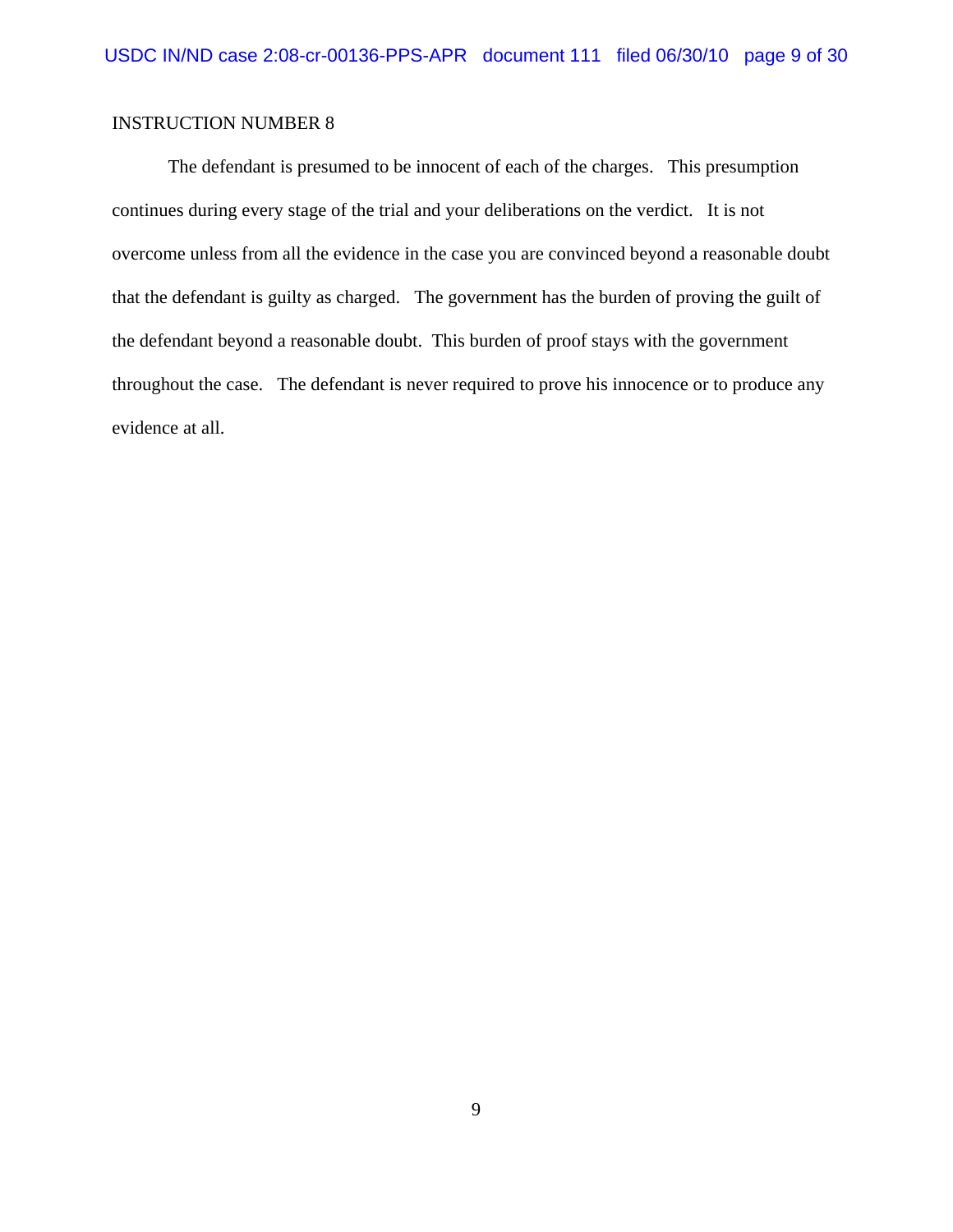The defendant has an absolute right not to testify. The fact that the defendant did not testify should not be considered by you in any way in arriving at your verdict.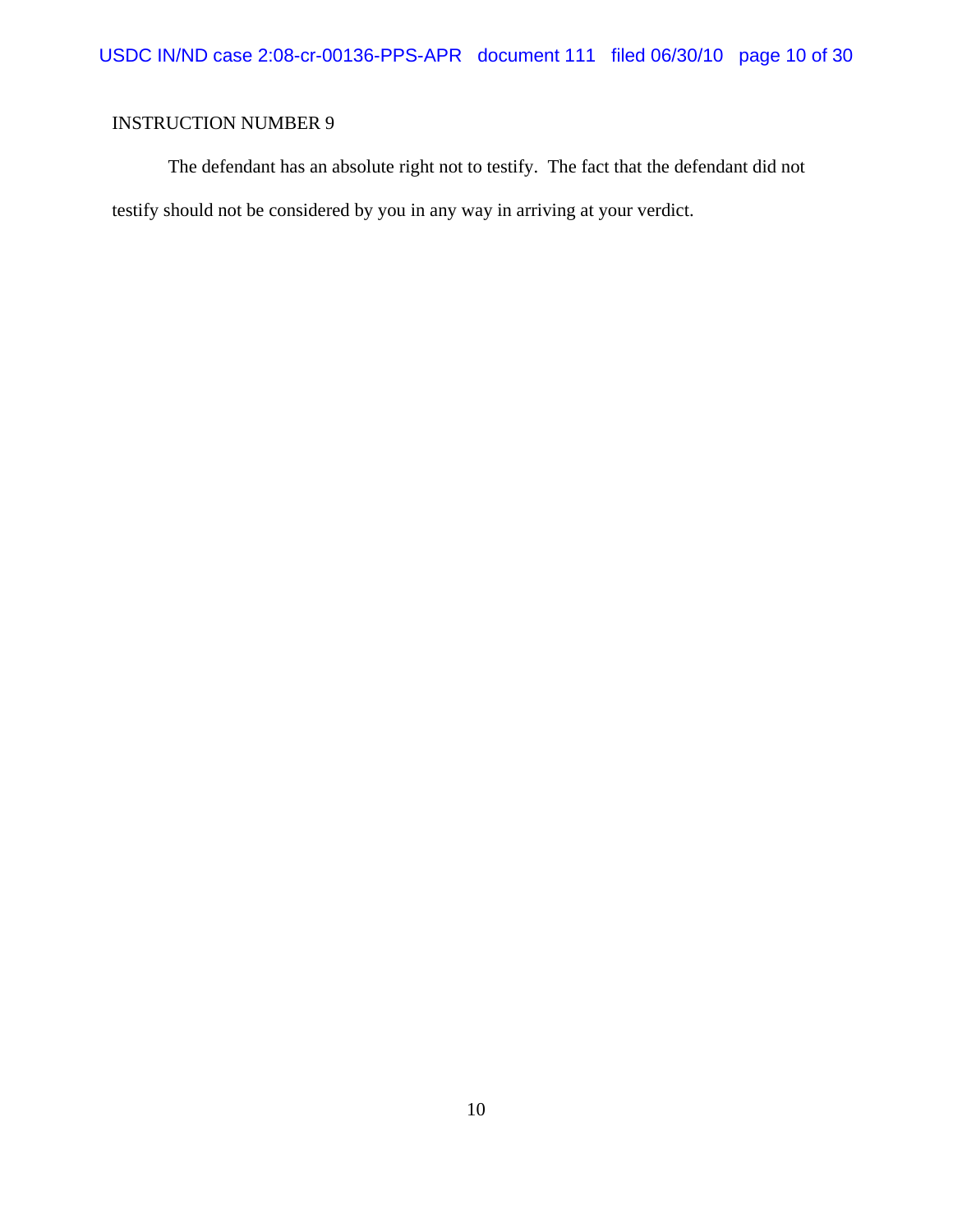You have received evidence of statements said to be made by the defendant to FBI Agent Rob Hall. You must decide whether the defendant did in fact make the statements. If you find that the defendant did make the statements, then you must decide what weight, if any, you feel the statements deserve. In making this decision, you should consider all matters in evidence having to do with the statements, including those concerning the defendant himself and the circumstances under which the statements were made.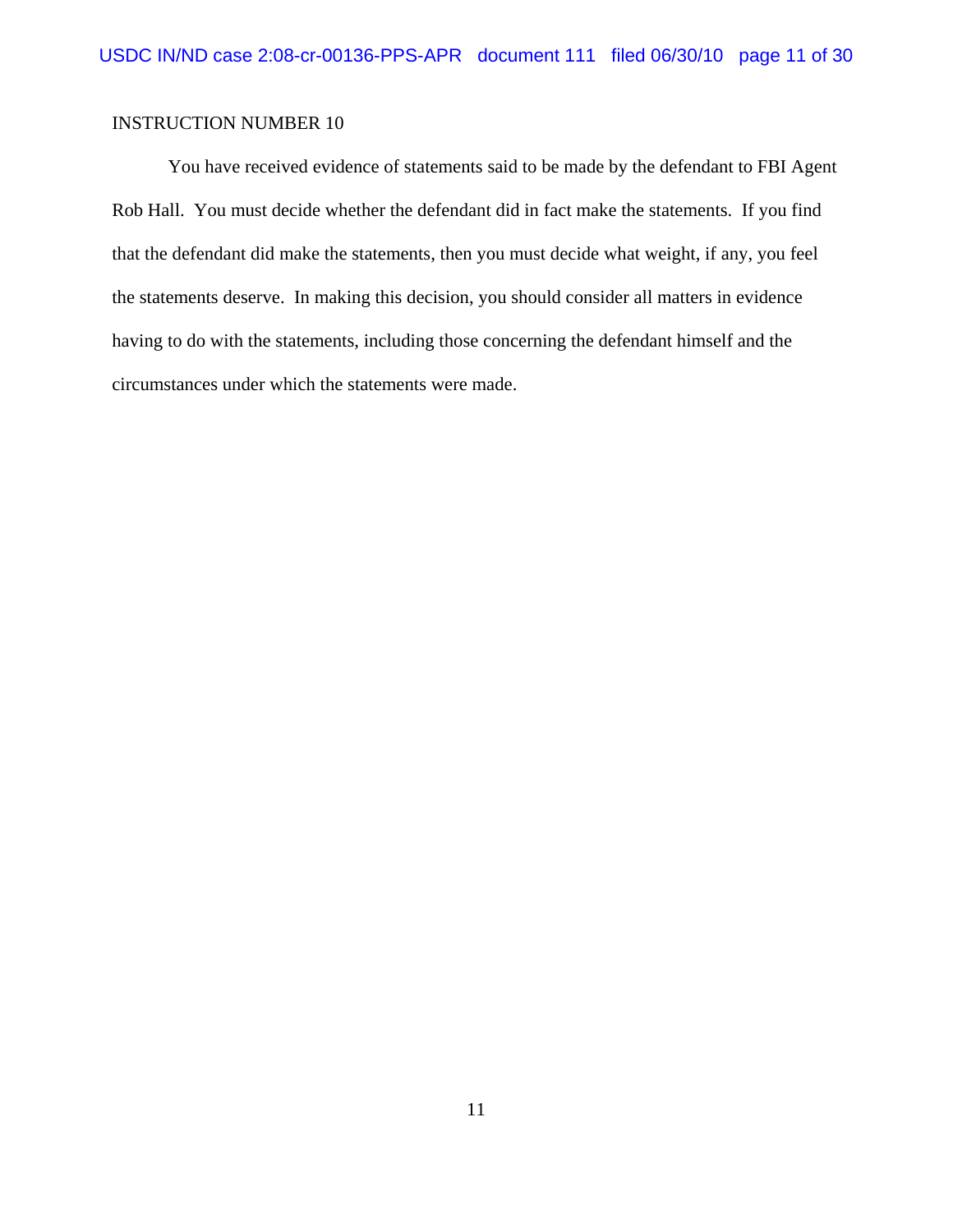You have heard witnesses give opinions about matters requiring special knowledge or skill. You should judge this testimony in the same way that you judge the testimony of any other witness. The fact that such a person has given an opinion does not mean that you are required to accept it. Give the testimony whatever weight you think it deserves, considering the reasons given for the opinion, the witness' qualifications, and all of the other evidence in the case.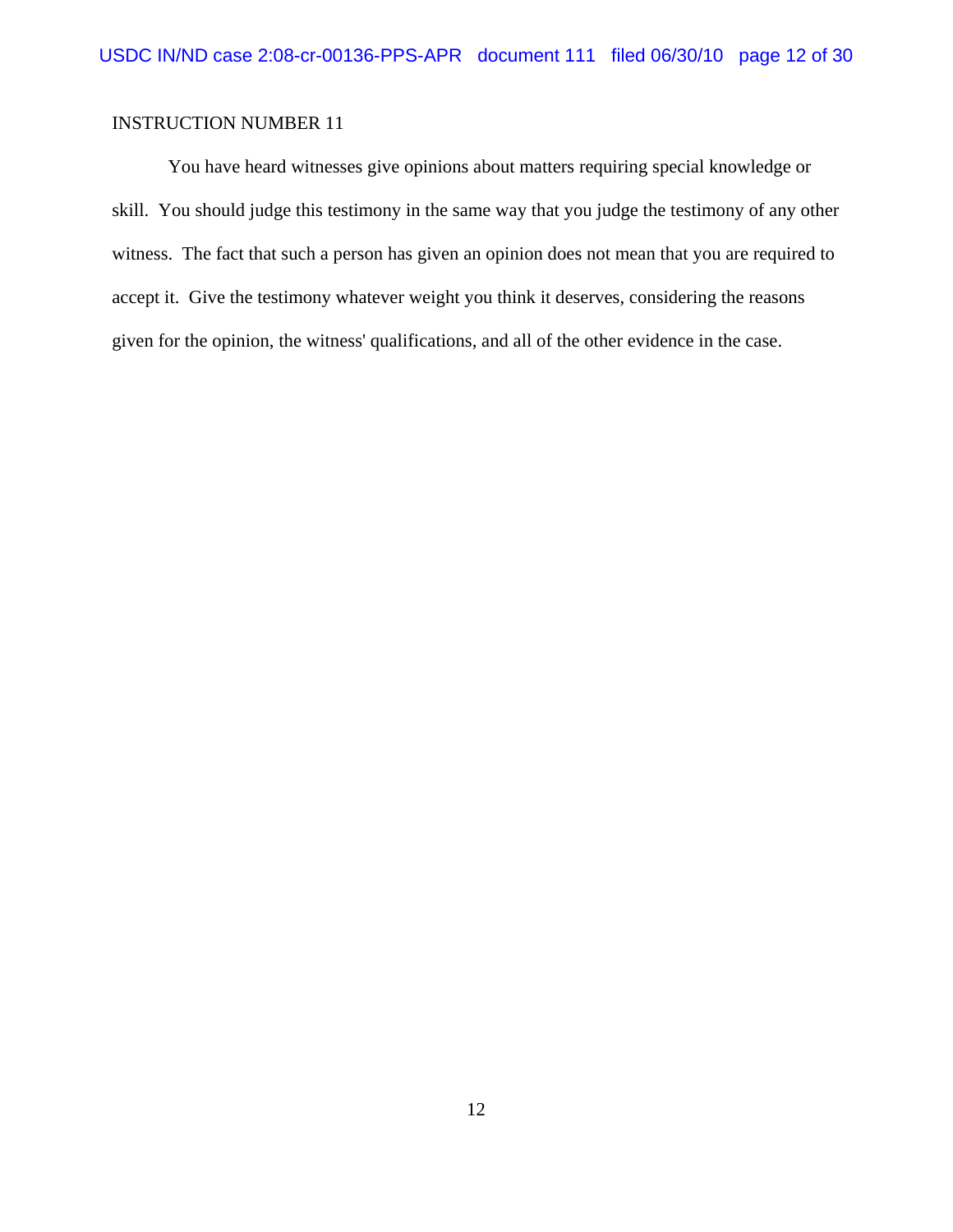The Second Superseding Indictment charges the defendant with violating Title 21, United States Code, Section 841(a)(1), which states, in part, as follows:

[I]t shall be unlawful for any person knowingly or intentionally  $- \dots$ 

(1) to . . . possess with intent to . . . distribute [marijuana].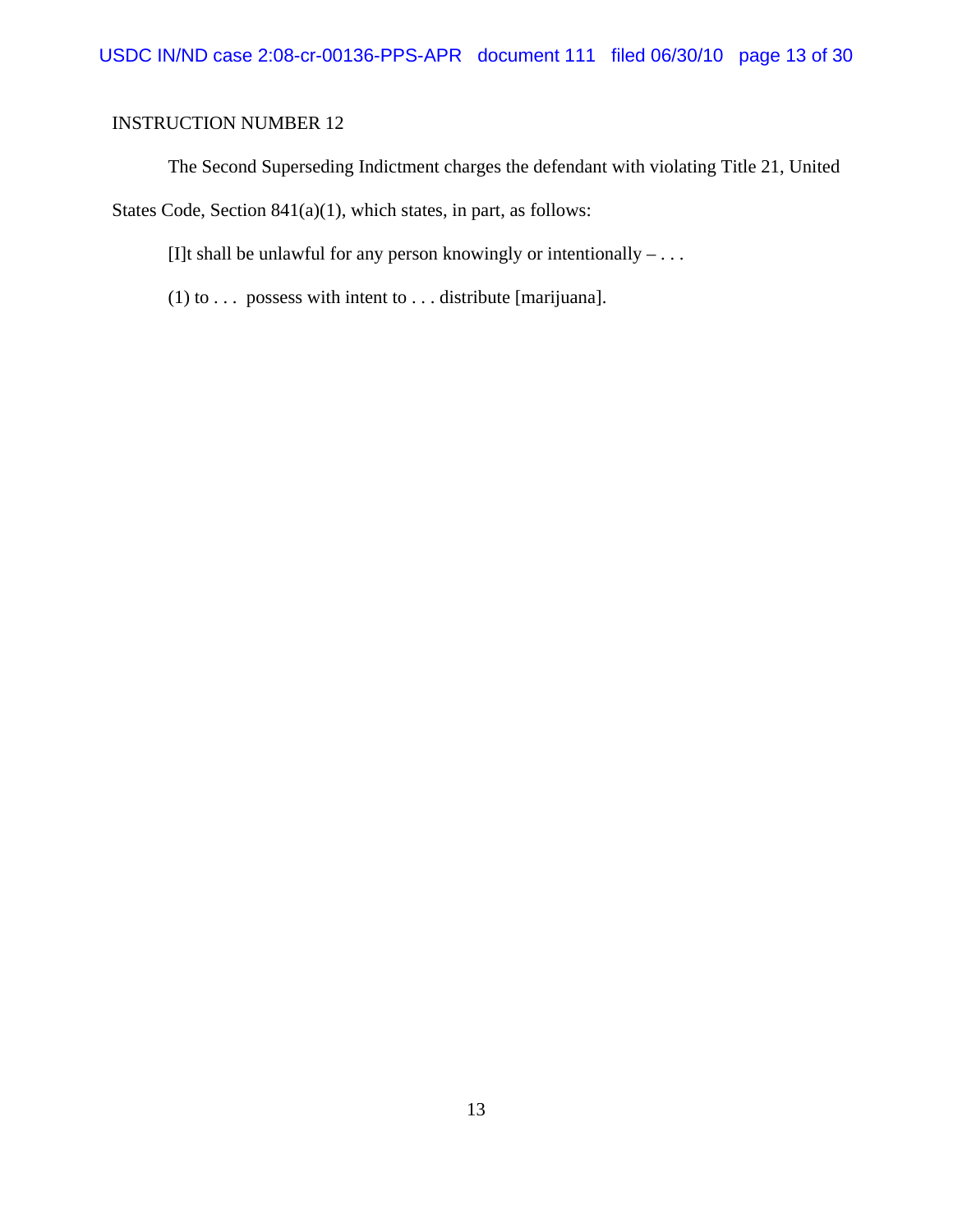To sustain the charge in Count 1 of the Second Superseding Indictment of possessing marijuana plants, on or about August 6, 2008, with the intent to distribute marijuana, the government must prove the following propositions:

First, the defendant knowingly or intentionally possessed marijuana; and

Second, the defendant possessed the marijuana with the intent to deliver it to another person.

It does not matter whether the defendant knew the substance was marijuana. It is sufficient that the defendant knew that it was some kind of prohibited drug.

If you find from your consideration of all the evidence that each of these propositions has been proved beyond a reasonable doubt, then you should find the defendant guilty of this charge.

If, on the other hand, you find from your consideration of all the evidence that any one of these propositions has not been proved beyond a reasonable doubt, then you should find the defendant not guilty of this charge.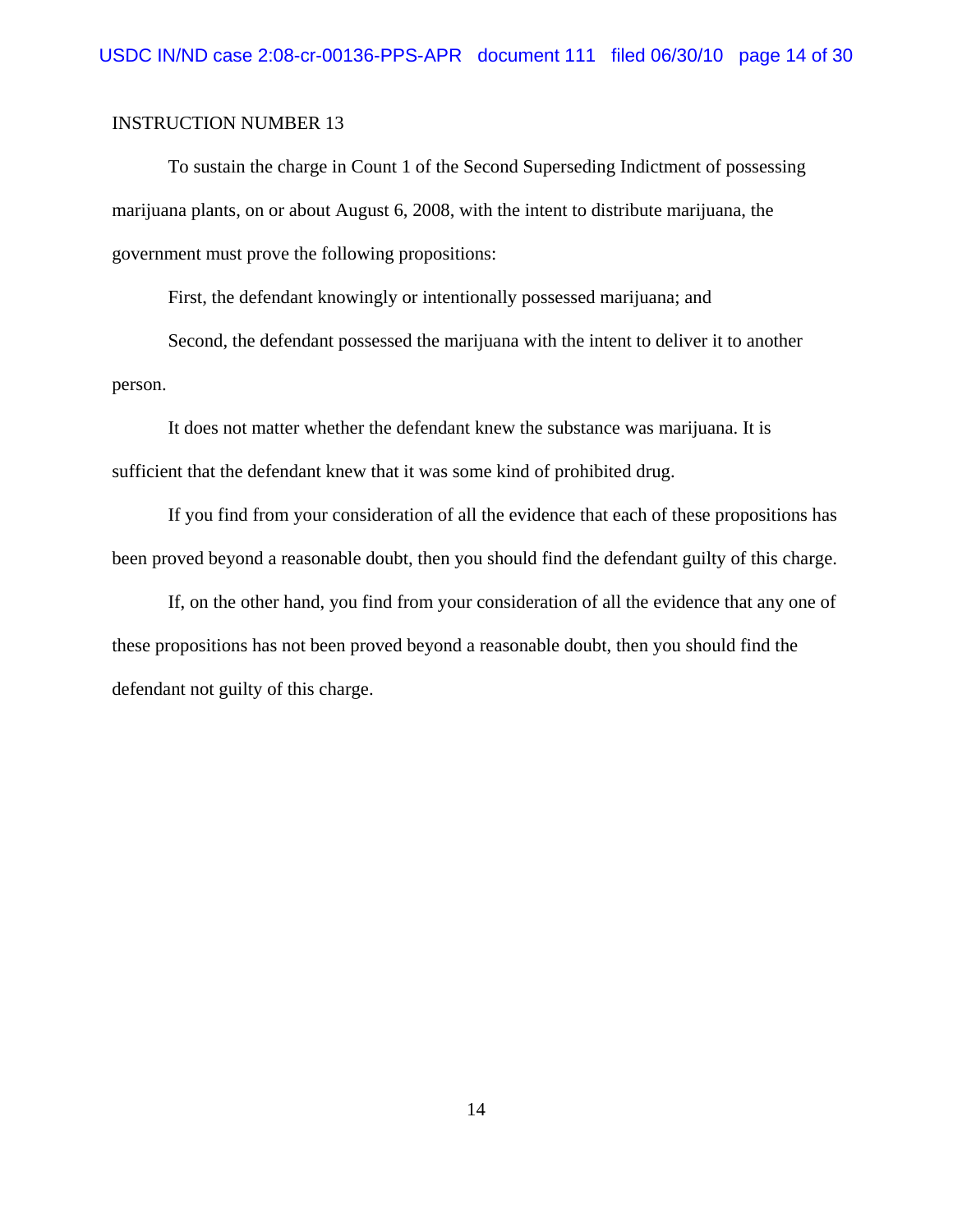When the word "knowingly" is used in these instructions, it means that the defendant realized what he was doing and was aware of the nature of his conduct, and did not act through ignorance, mistake or accident. Knowledge may be proved by the defendant's conduct, and by all the facts and circumstances surrounding the case.

INSTRUCTION NUMBER 15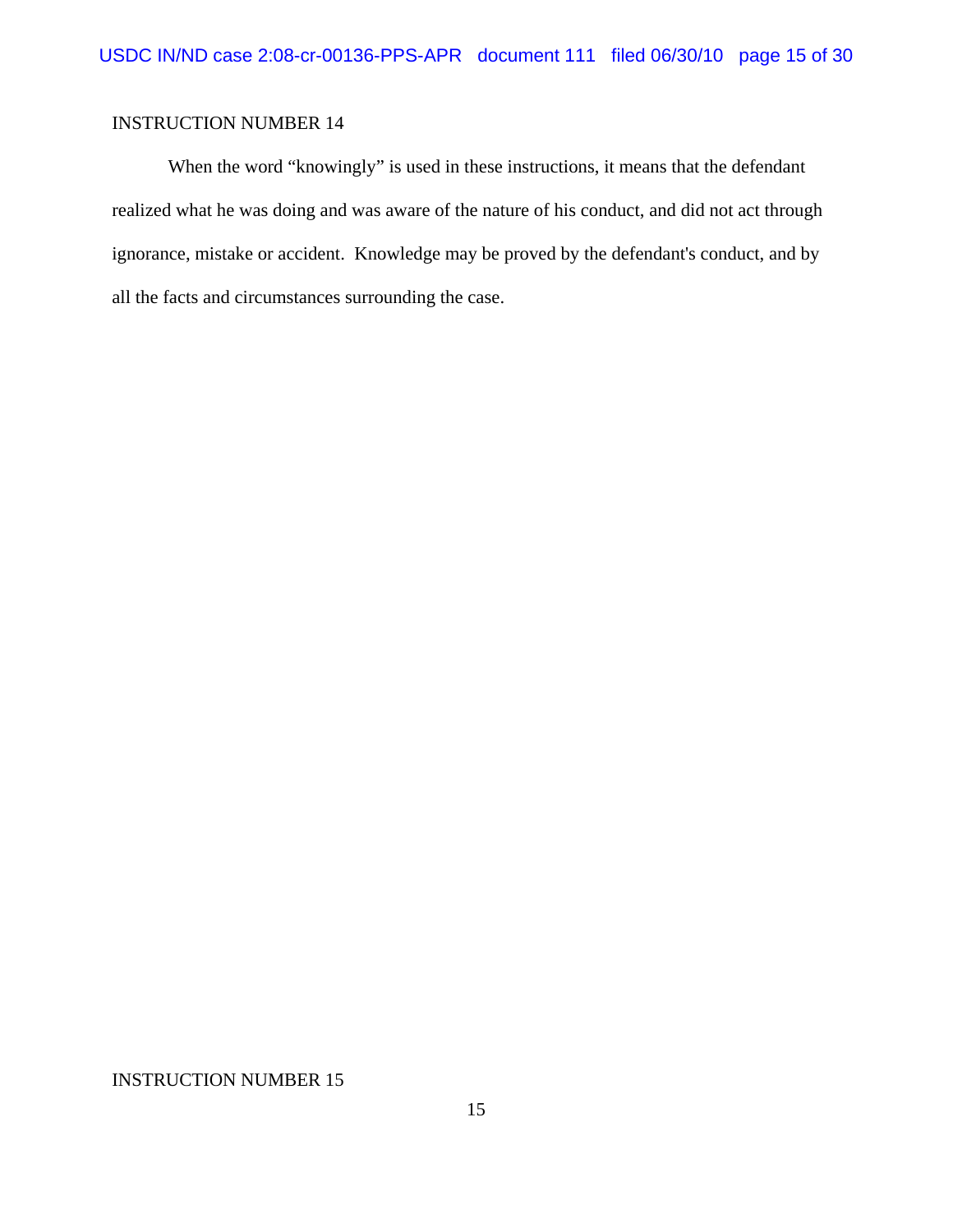Possession of an object is the ability to control it. Possession may exist even when a person is not in physical contact with the object, but knowingly has the power and intention to exercise direction and control over it, either directly or through others.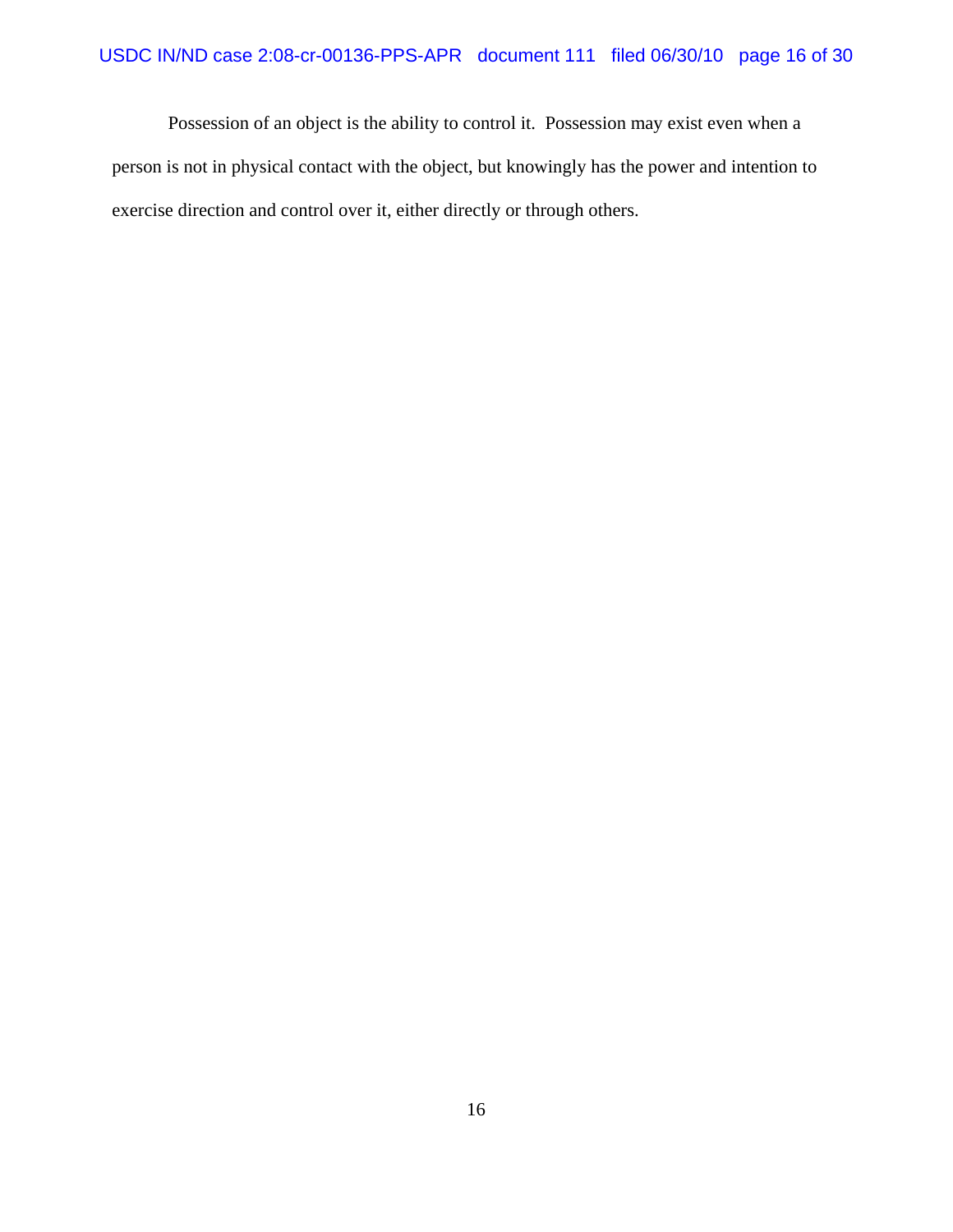Distribution is the transfer or attempted transfer of possession from one person to another.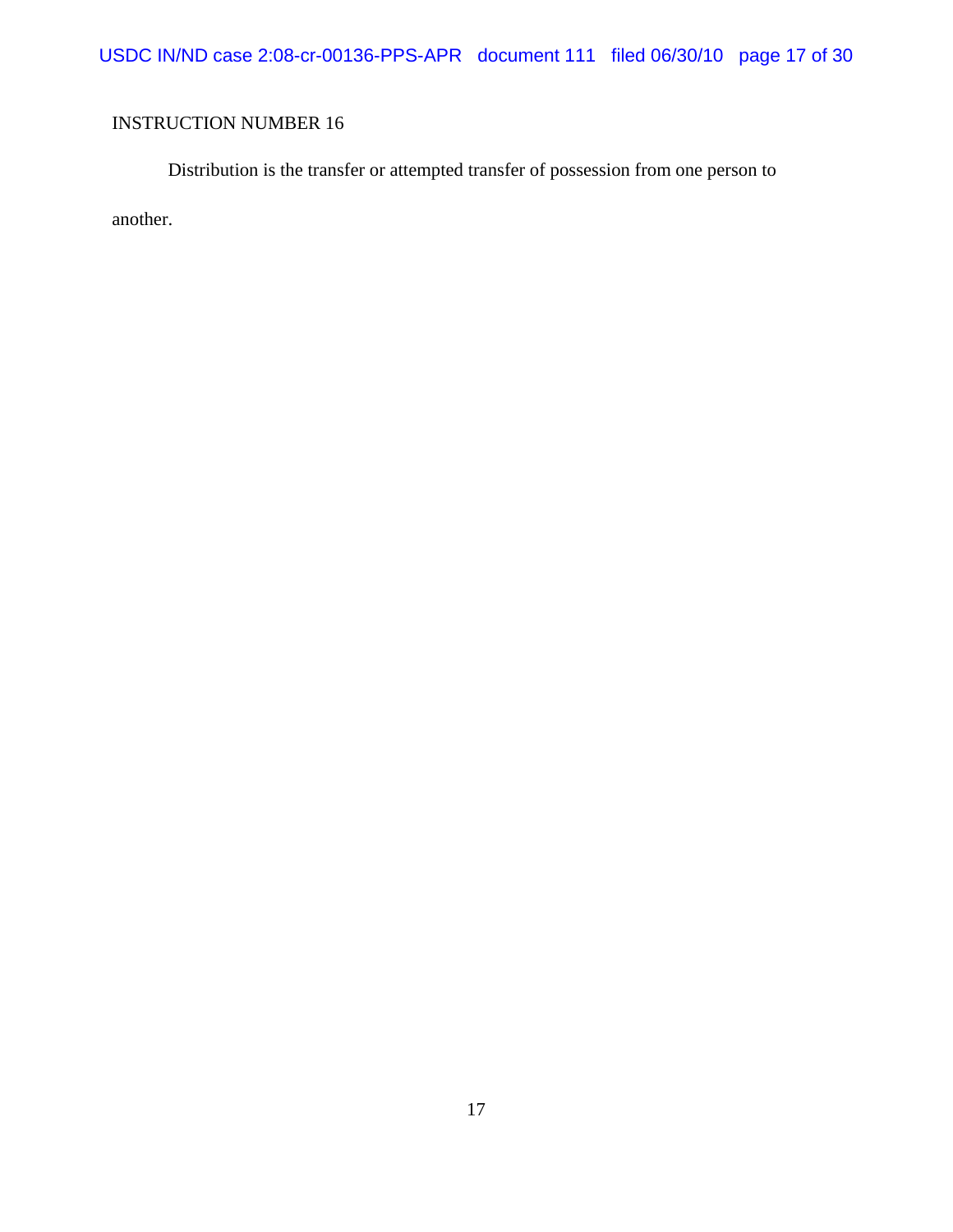You are instructed that marijuana is a controlled substance.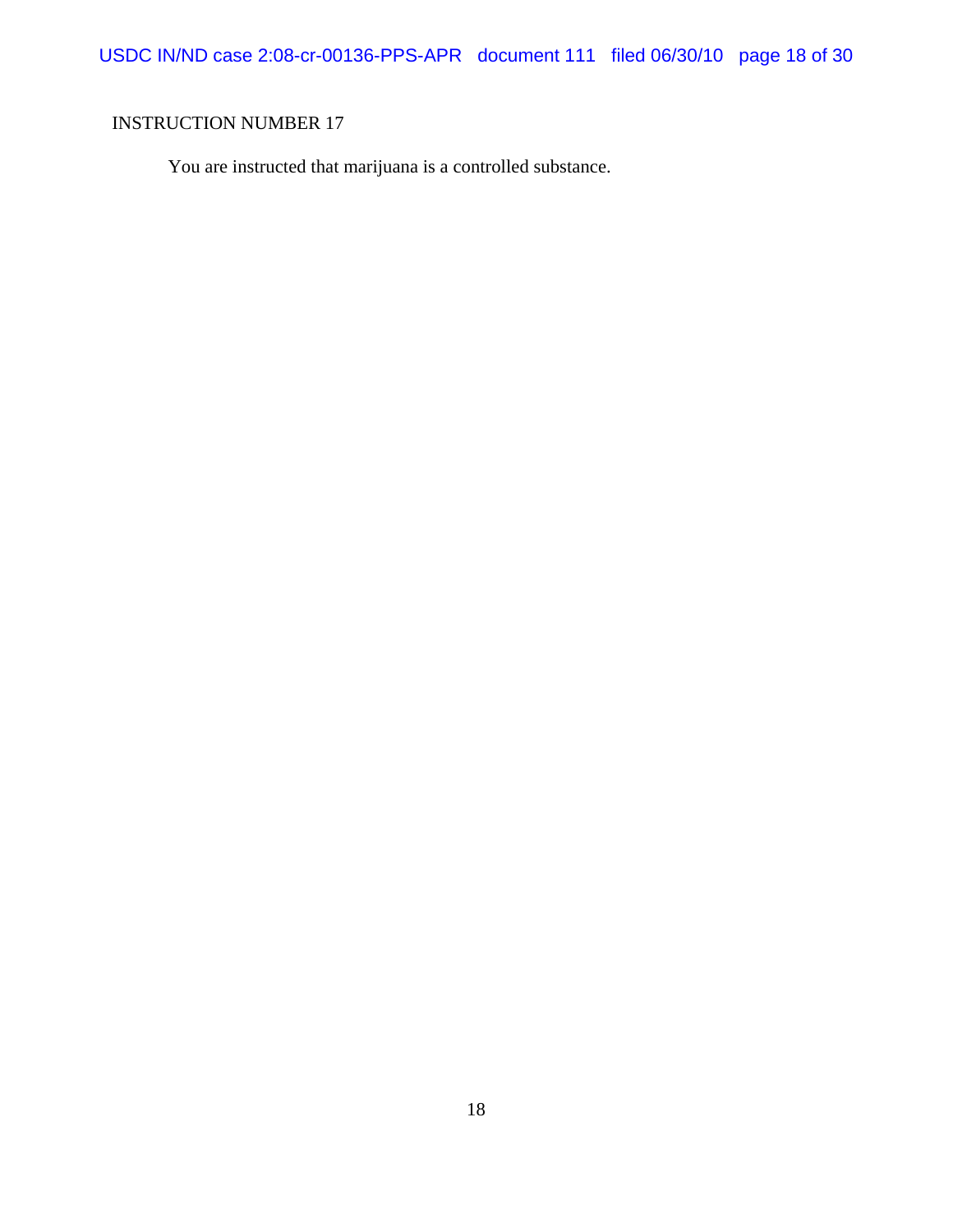With respect to the charge in Count 1 of the Second Superseding Indictment of possessing marijuana with the intent to distribute, if you find that the defendant possessed marijuana with the intent to distribute a small amount of marijuana neither for money nor any other thing of value, you should find the defendant not guilty of the charge in Count 1. If you find the defendant not guilty as to Count 1, you should then decide whether the defendant simply possessed marijuana. If you find that he did, then you should find the defendant guilty of the lesser included offense of simple possession of marijuana.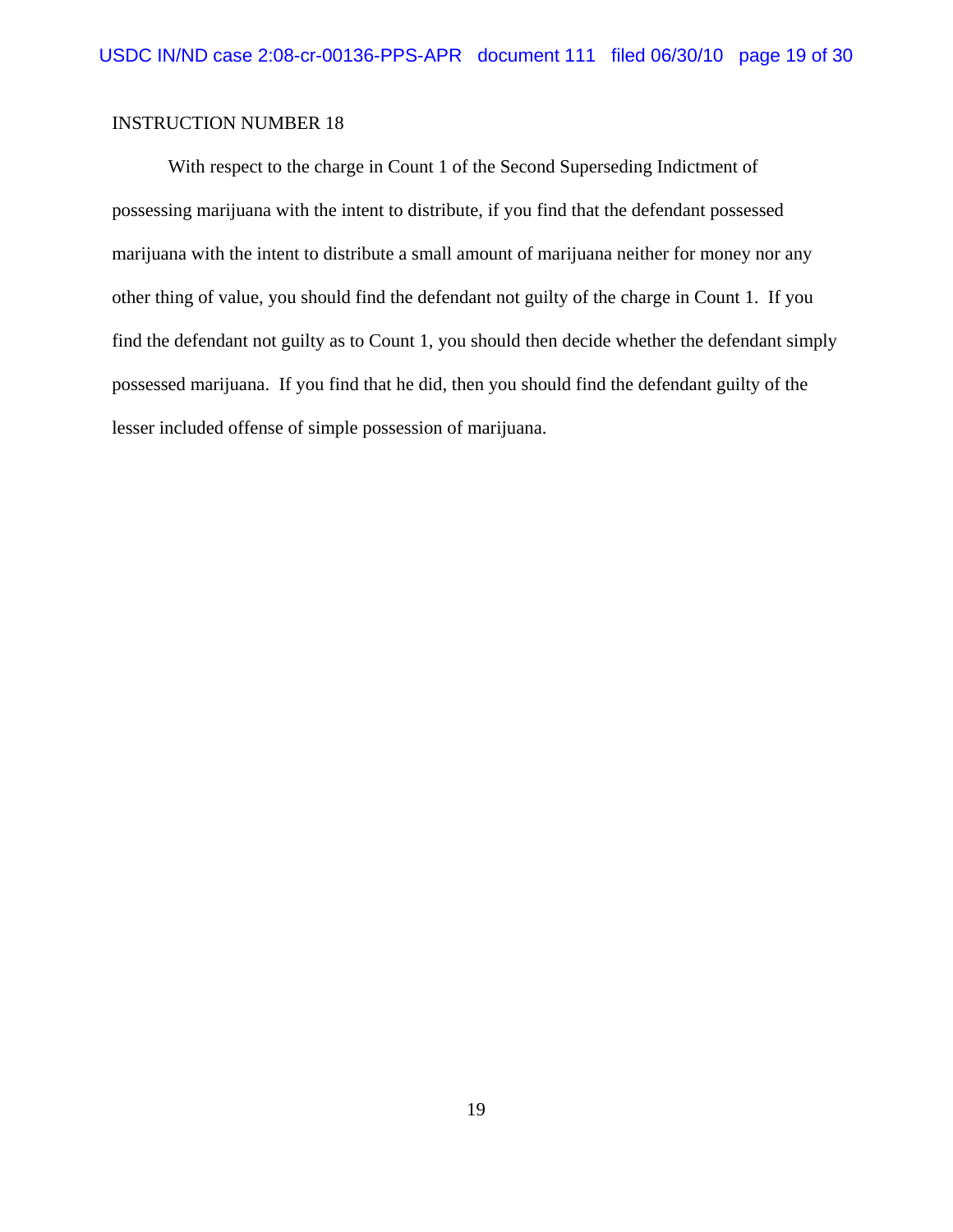The Second Superseding Indictment charges the defendant with possessing a firearm after having been convicted of a crime punishable by a term of imprisonment of more than one year.

Title 18 of the United States Code, Section 922(g)(1) provides:

It shall be unlawful for any person . . . who has been convicted in any court of, a crime punishable by imprisonment for a term exceeding one year . . . [to] possess in or affecting commerce, any firearm or ammunition[.]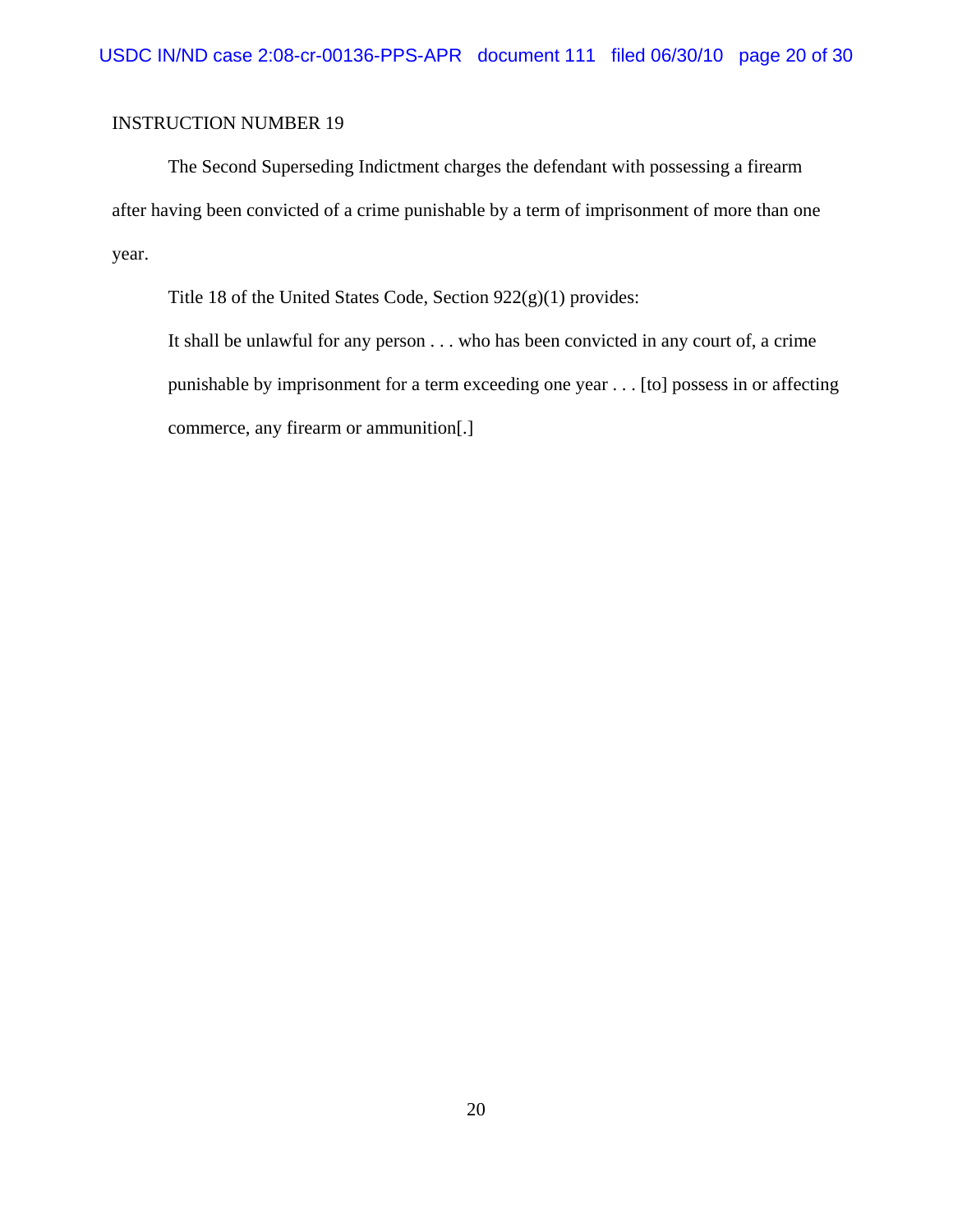To sustain the charge of unlawful possession of a firearm, as charged in Count 2 of the Second Superseding Indictment, the government must prove the following propositions:

First, that prior to on or about August 6, 2008, the defendant had been convicted of a crime that was punishable by a term of imprisonment of more than one year;

Second, that on or about August 6, 2008, the defendant knowingly possessed a firearm; and

Third, that the firearm possessed by the defendant had traveled in interstate commerce prior to the defendant's possession of it on or about that date.

If you find from your consideration of all the evidence that each of these propositions has been proved beyond a reasonable doubt, then you should find the defendant guilty.

If, on the other hand, you find from your consideration of all the evidence that any one of these propositions has not been proved beyond a reasonable doubt, then you should find the defendant not guilty.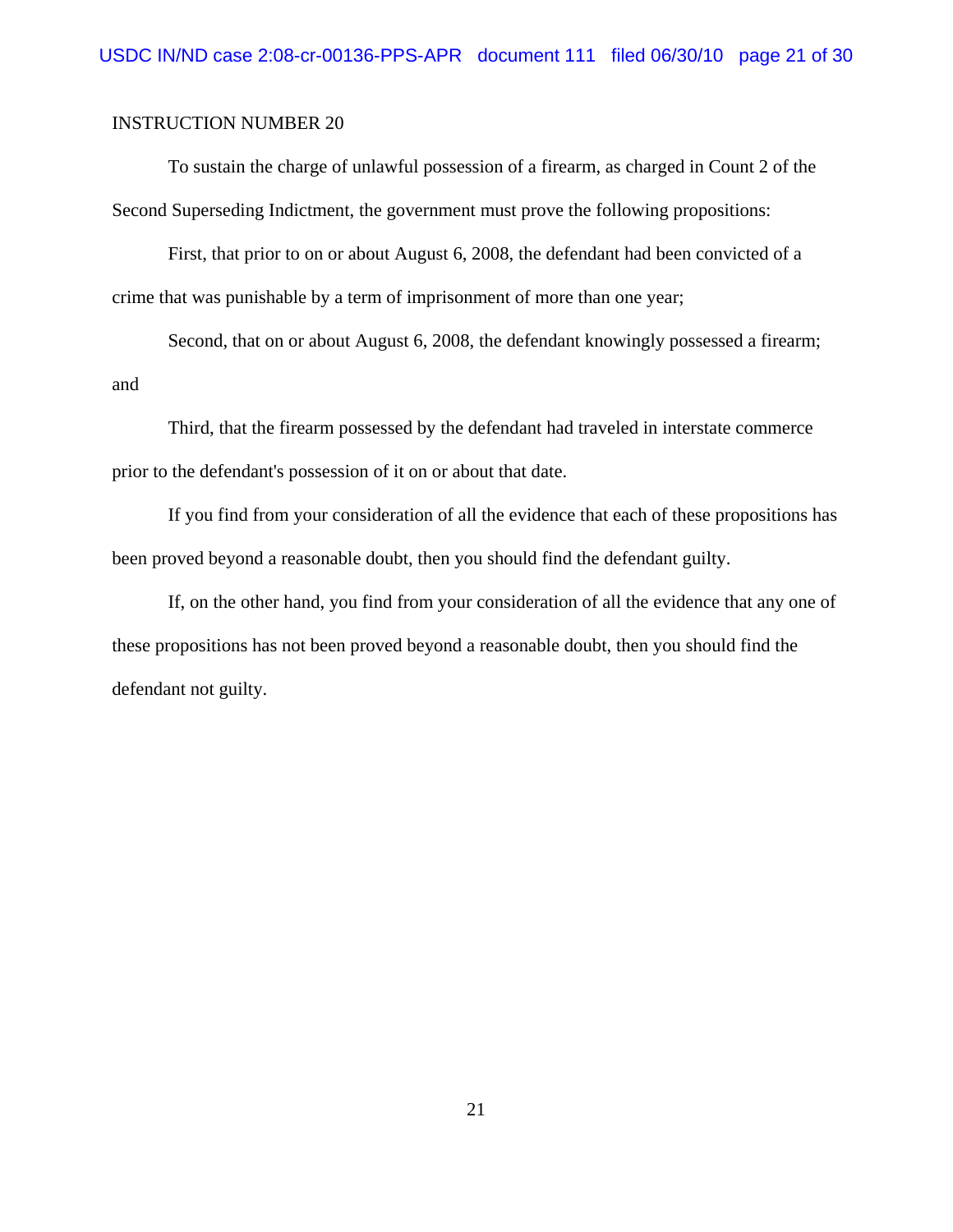A firearm has traveled in interstate commerce if it has traveled between one state and any other state or country, or across a state or national boundary line. The government need not prove how the firearm traveled in interstate commerce, or that the firearm's travel was related to the defendant's possession of it, or that the defendant knew the firearm had traveled in interstate commerce.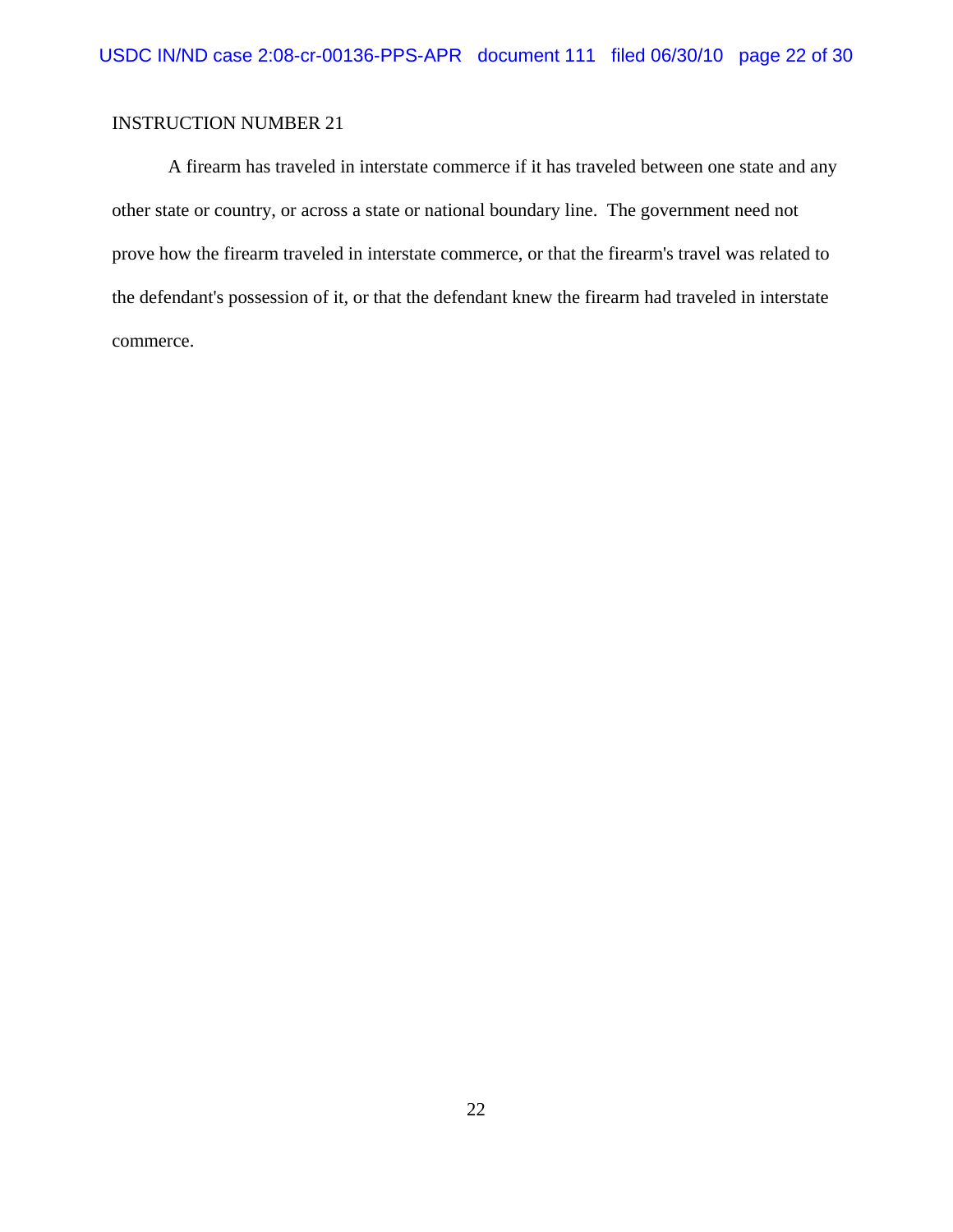The Second Superseding Indictment charges the defendant with knowingly and intentionally maintaining a place at 714 Willow Court, Hammond, Indiana, for the purpose of manufacturing or distributing marijuana.

Title 21 of the United States Code, Section 856 provides, in part, as follows:

. . . [I]t shall be unlawful to – knowingly . . . maintain any place . . . for the purpose of manufacturing [or] distributing . . . any controlled substance[.]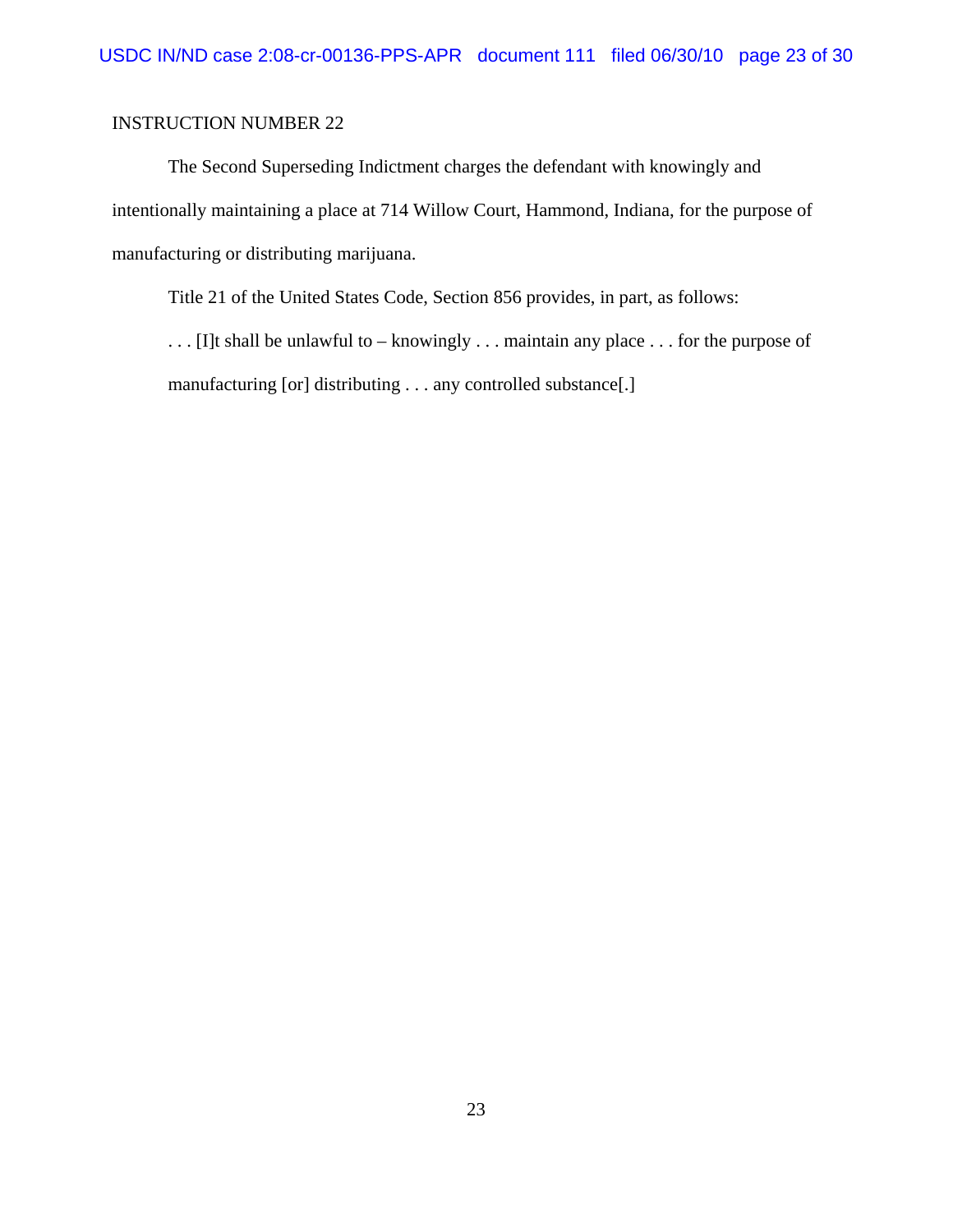To sustain the charge of maintaining a place for manufacturing or distributing marijuana on or about August 6, 2008, as charged in Count 4 of the Second Superseding Indictment, the government must prove the following propositions:

First, the defendant knowingly maintained 714 Willow Court, Hammond, Indiana; and

Second, the defendant did so for the purpose of manufacturing or distributing marijuana.

If you find from your consideration of all the evidence that each of these propositions has been proved beyond a reasonable doubt, then you should find the defendant guilty.

If, on the other hand, you find from your consideration of all the evidence that any one of these propositions has not been proved beyond a reasonable doubt, then you should find the defendant not guilty.

#### INSTRUCTION NUMBER 24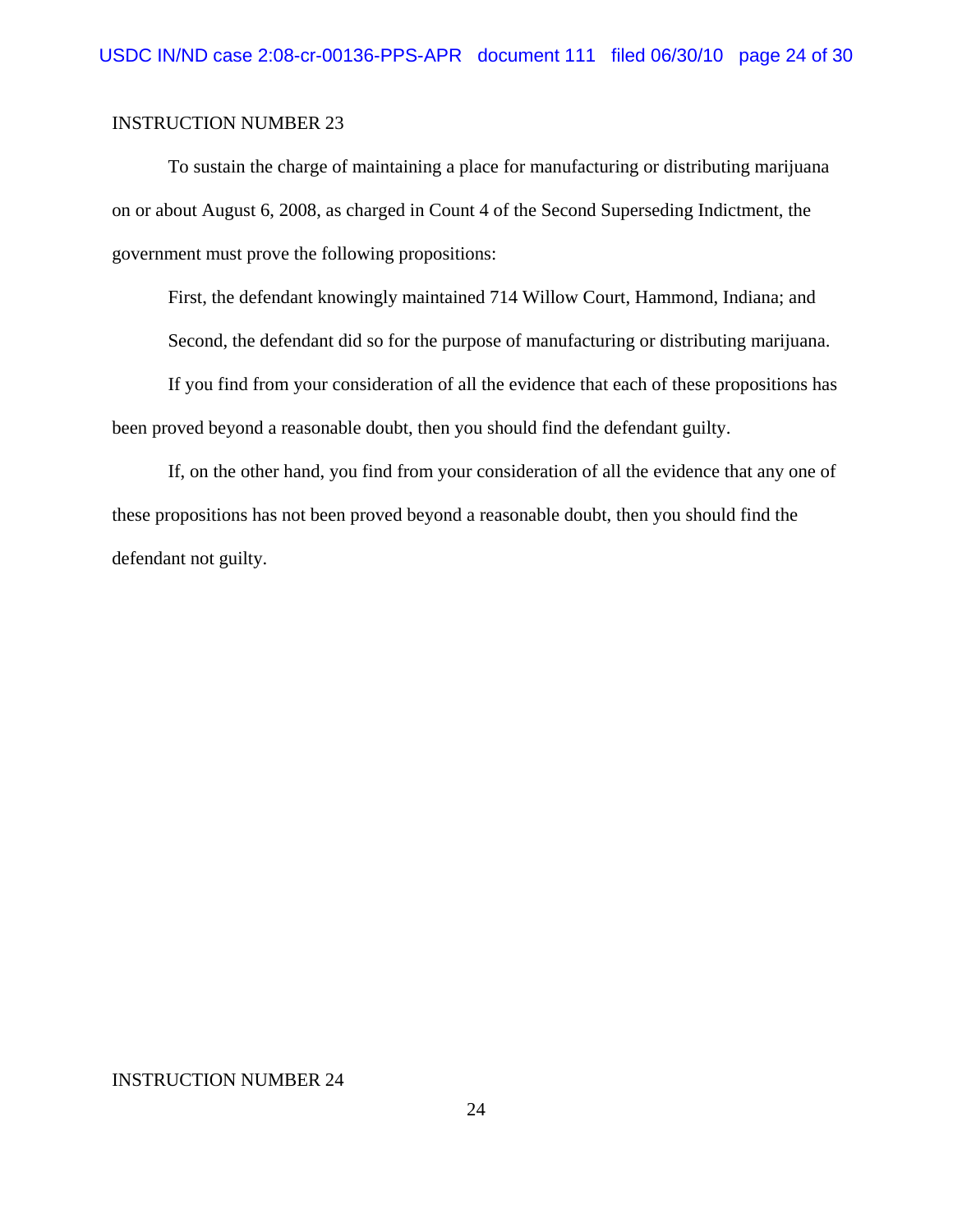To assist in your consideration of the charge of maintaining a place for manufacturing or distributing marijuana, you are advised of the following.

A defendant maintains a place for the purpose of manufacturing or distributing marijuana if the defendant maintains the place for the specific purpose of manufacturing or distributing marijuana. The specific purpose need not be the sole purpose for which the place is used, but must be one of the significant or important uses for which the place is used.

#### INSTRUCTION NUMBER 25

The Second Superseding Indictment charges that the offenses were committed "on or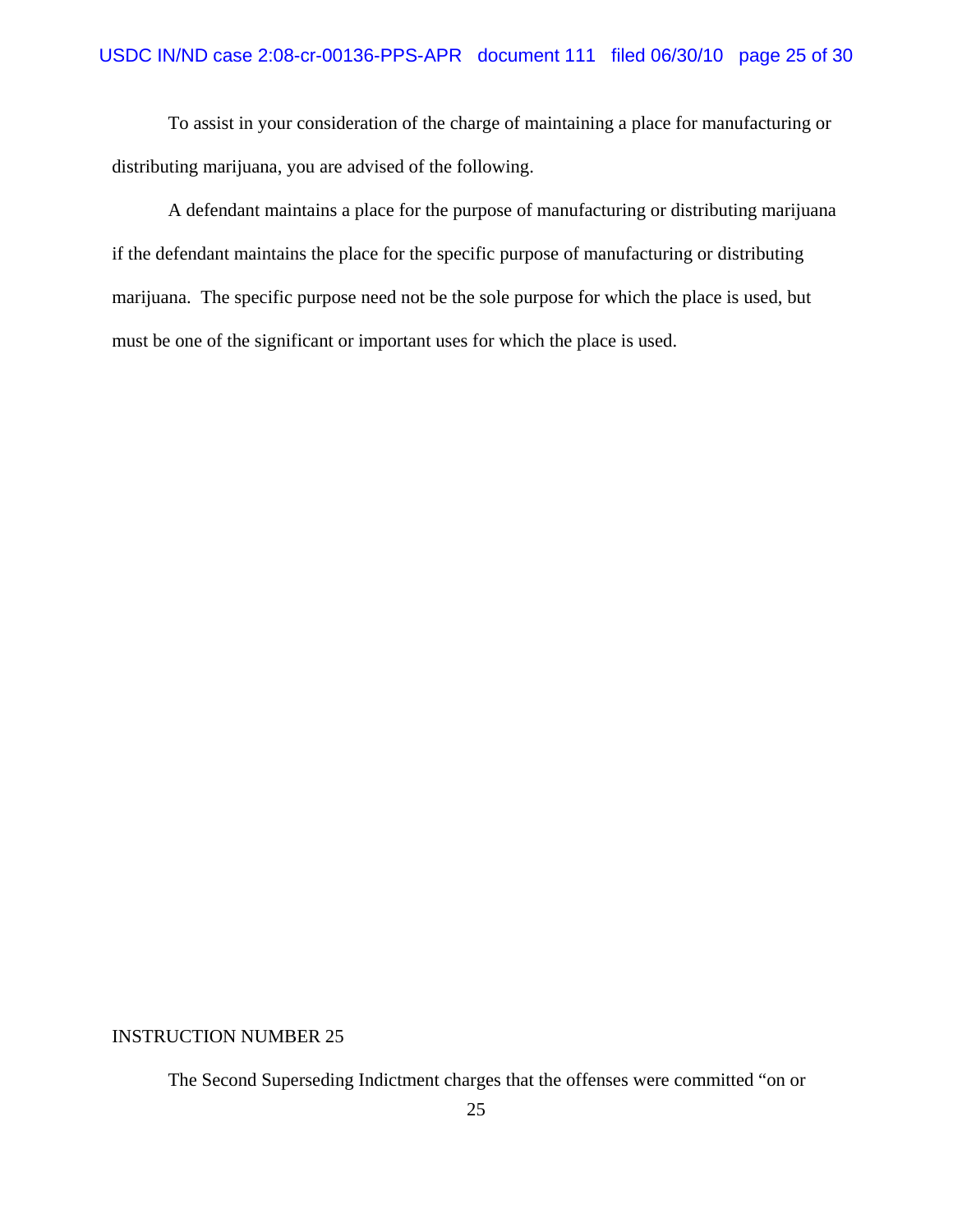about" certain dates. The government must prove that the alleged offense happened reasonably close to each of those dates but is not required to prove that the alleged offenses happened on those exact dates.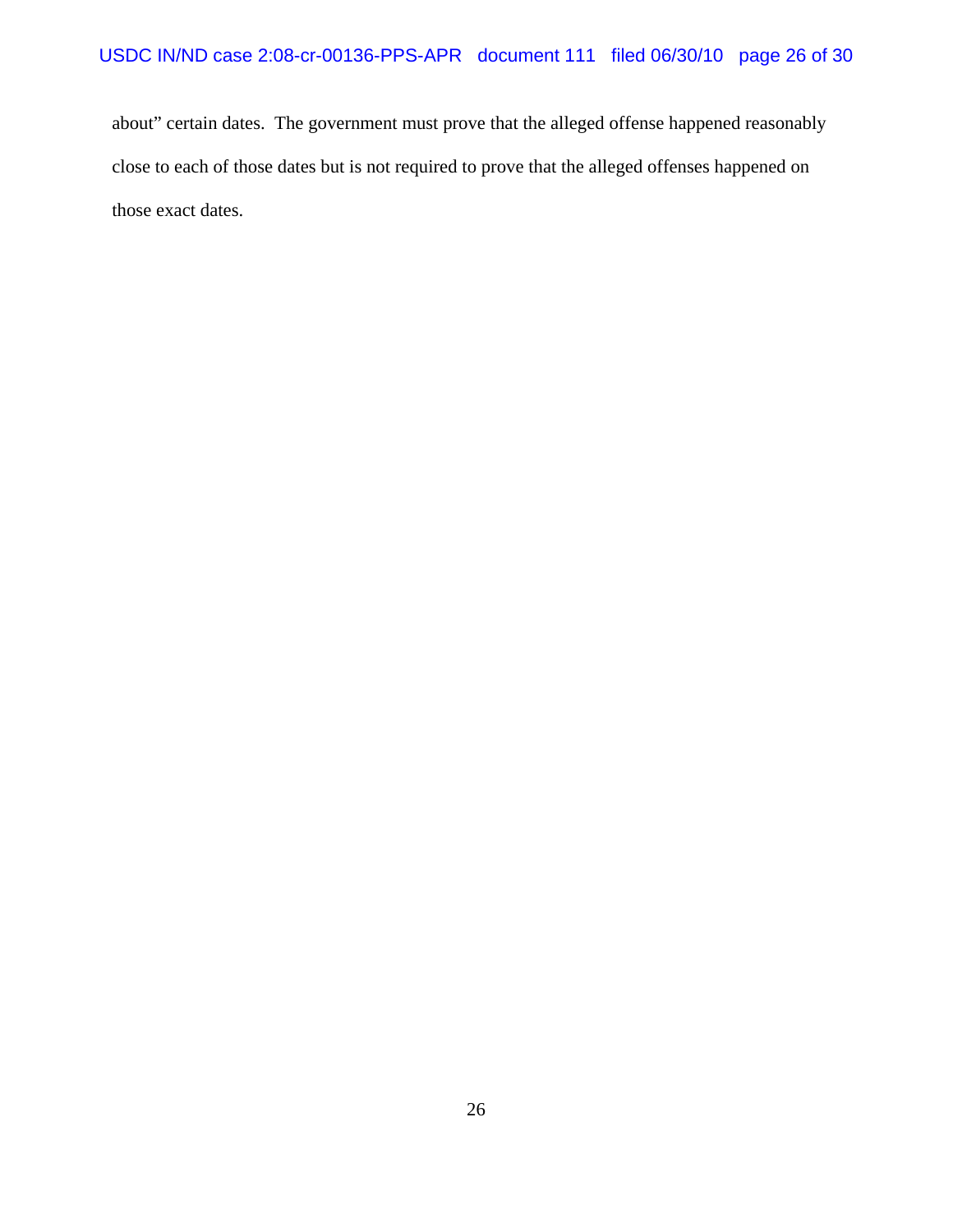Upon retiring to the jury room, select one of your number as your foreperson. The foreperson will preside over your deliberations and will be your representative here in court.

Forms of verdict have been prepared for you on all three counts that you are considering.

As to Count 1, there are two verdict forms. One form is for recording your verdict that the defendant is guilty or not guilty of the crime of knowingly and intentionally possessing marijuana plants with the intent to distribute marijuana as charged in Count 1 of the Second Superseding Indictment. If you find the defendant not guilty of the crime of knowingly and intentionally possessing marijuana plants with the intent to distribute as charged in Count 1 of the Second Superseding Indictment (or you cannot unanimously agree that the defendant is guilty of that crime), then you must proceed to determine whether the defendant is guilty or not guilty of the lesser included offense of simple possession of marijuana. The alternative verdict form for Count 1, in the event you should need it, is for recording your verdict that the defendant is guilty or not guilty of the lesser included offense of simple possession of marijuana.

Take these forms to the jury room, and when you have reached unanimous agreement on the verdict, your foreperson will fill in and date the appropriate form, and each of you will sign it.

27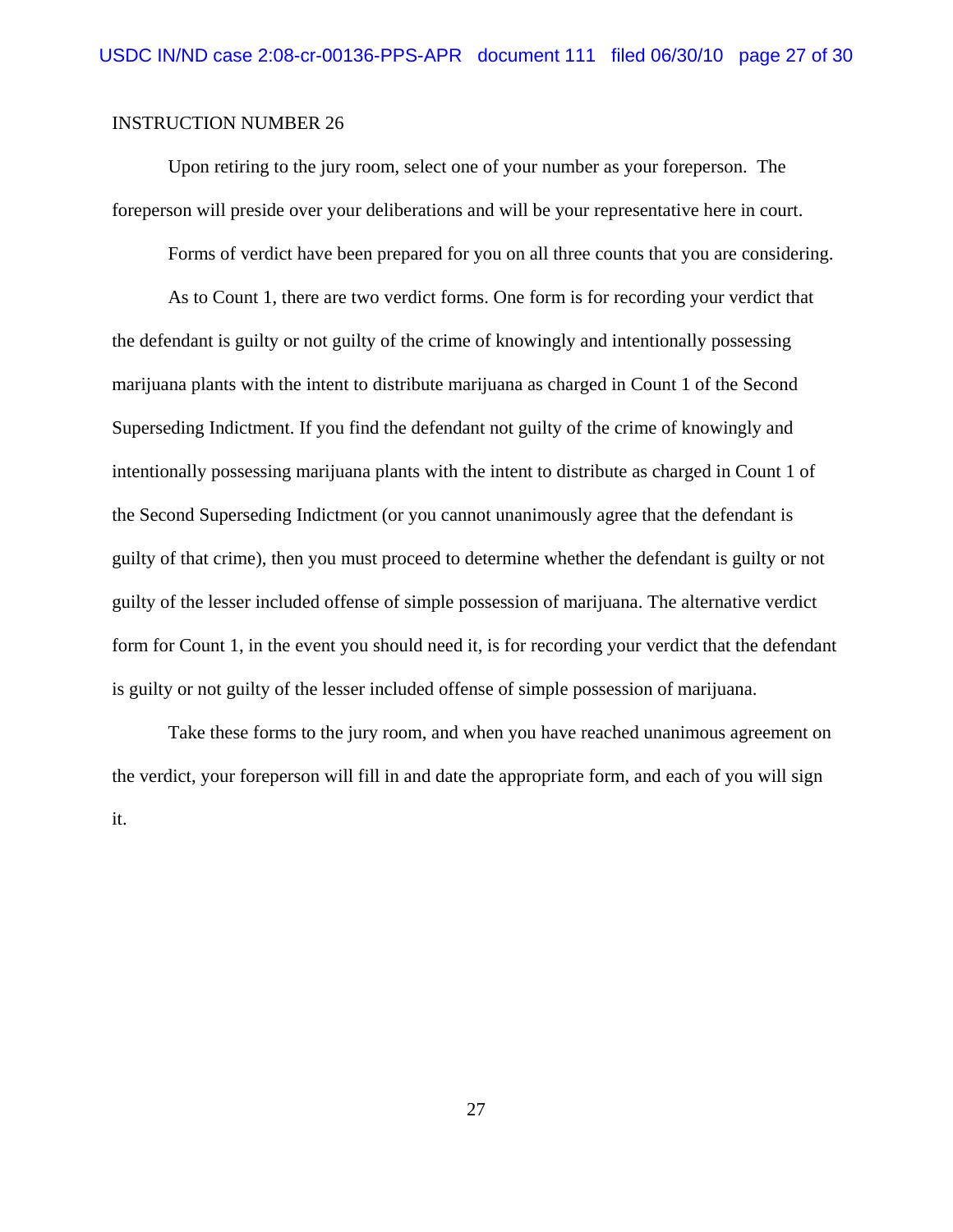Each count of the Second Superseding Indictment charges the defendant with having committed a separate offense.

Each count and the evidence relating to it should be considered separately, and a separate verdict should be returned as to each count. Your verdict of guilty or not guilty of an offense charged in one count should not control your decision as to any other count.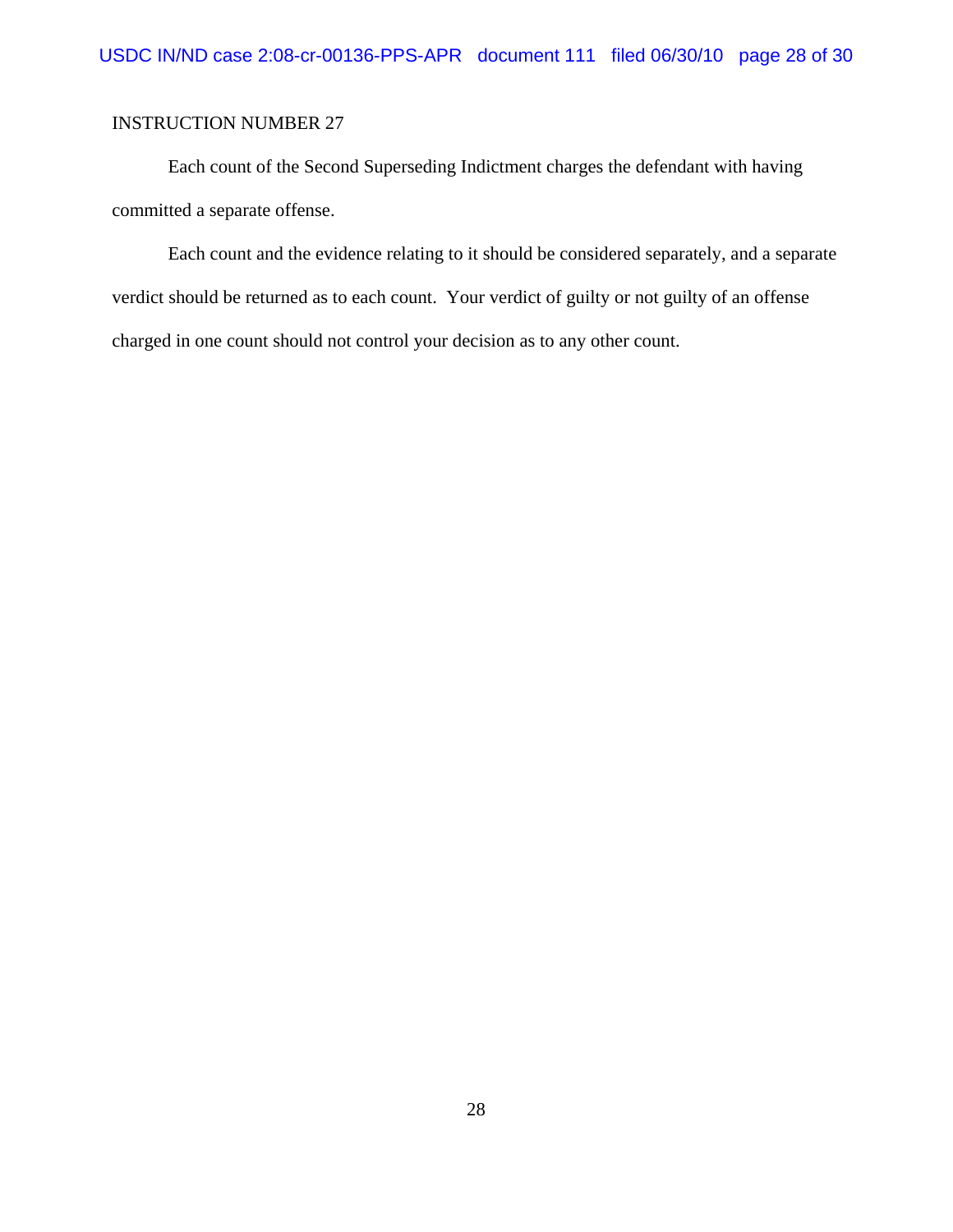I do not anticipate that you will need to communicate with me. If you do, however, the only proper way is in writing, signed by the foreperson, or if he or she is unwilling to do so, by some other juror, and given to the marshal.